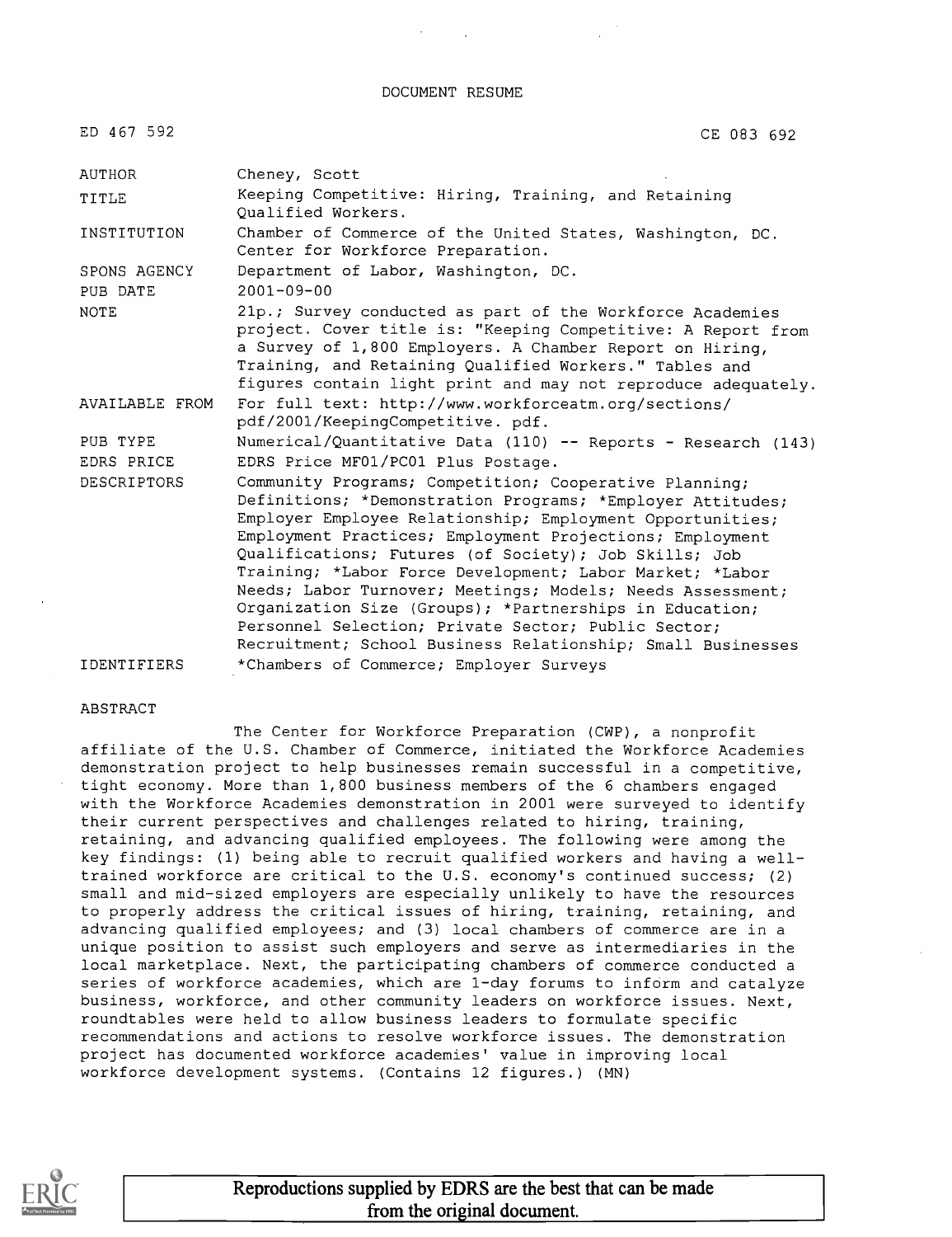**A** Chamber Report on Hiring, Training, and Retaining **Oualified Workers** 

592

US DEPARTMENT OF EDUCATION Office of Educational Research and Improvement EDUCATIONAL RESOURCES INFORMATION

CENTER (ERIC) This document has been reproduced as received from the person or organization originating it

Minor changes have been made to improve reproduction quality

 $\bullet$ Points of view or opinions stated in this document do not necessarily represent official OERI position or policy

# KEEPING COMPETITIVE



OL AK ( or Workforce F<br>of the U.S. Chamber o VOJN OU

063692

 $\mathcal{L}_{\text{ERC}}$ 

# BEST COPY AVAILABLE

September 2001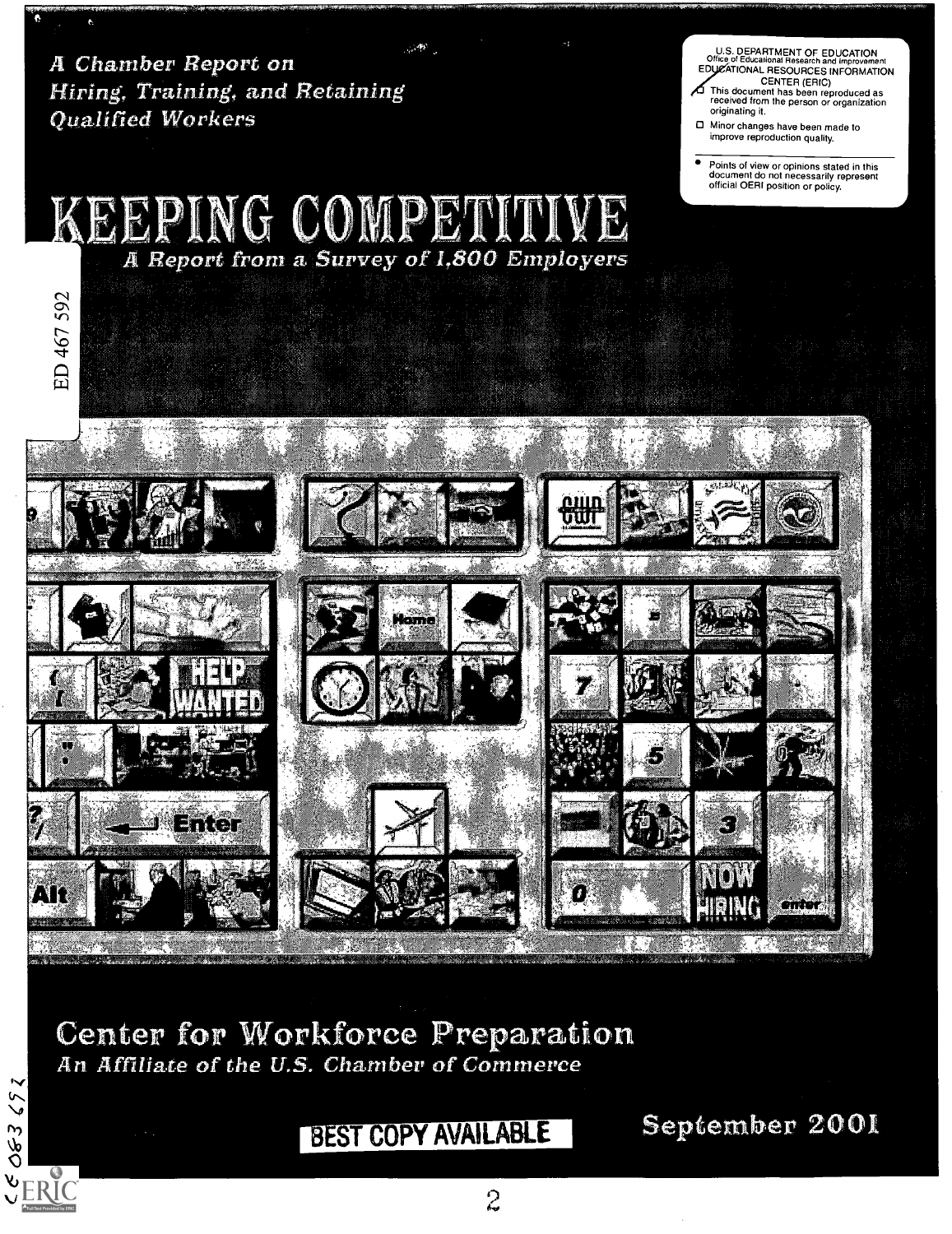# KEEPING COMPETITIVE Hiring, Training, and Retaining Qualified Workers

Scott Cheney Center for Workforce Preparation

The Workforce Academies initiative is funded through a grant from the U.S. Department of Labor to the U.S. Chamber of Commerce's Center for Workforce Preparation. Opinions expressed in materials originating as a part of this initiative do not necessarily represent the policy or views of the U.S. Department of Labor.





3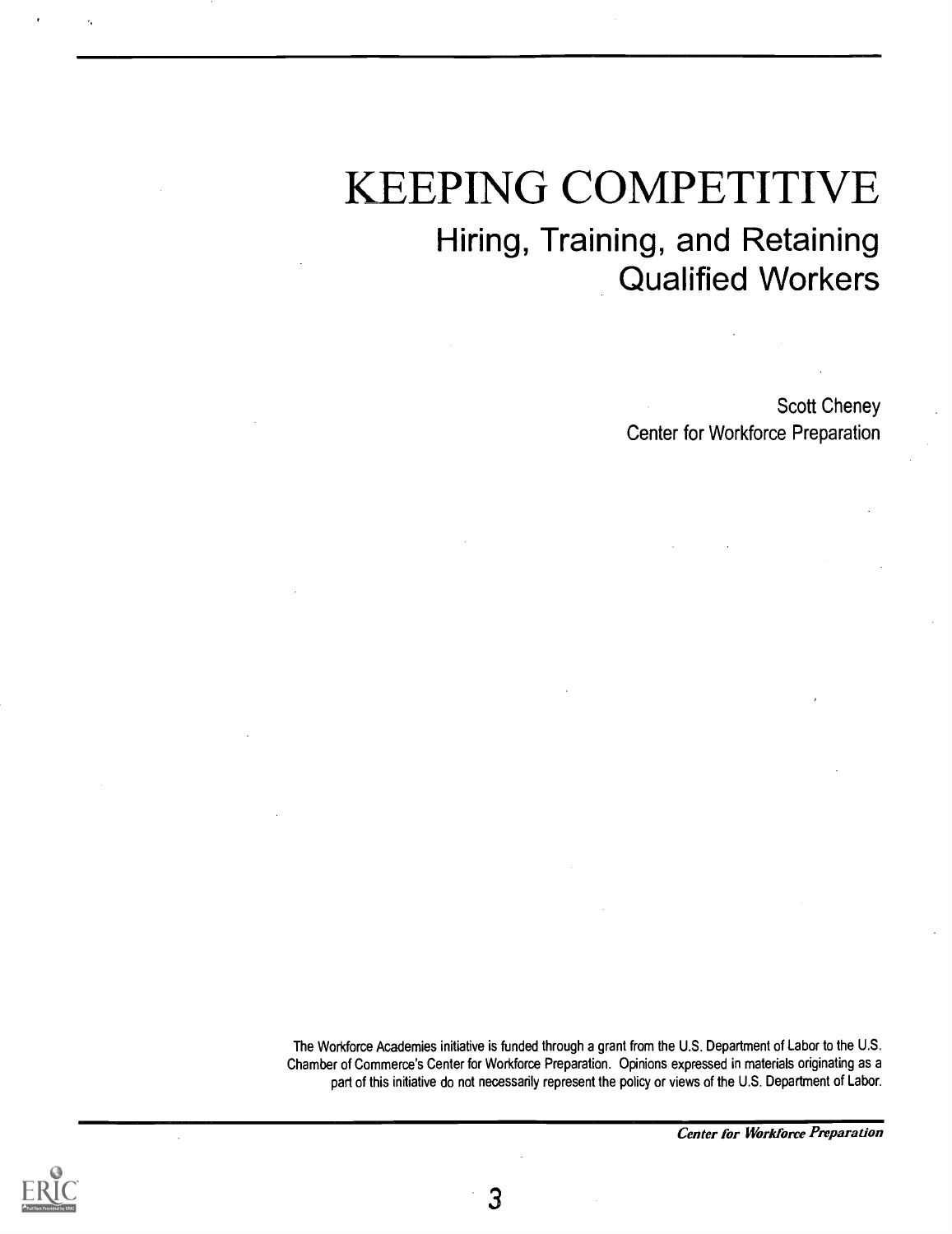Thank you to the following people, without whom the Workforce Academies project would not be possible: Beth Buehlmann, Jacob Stuart, Shelley Lauten, Debbie Williford, Bruce Barcelo, Don Jonas, Dick Finnegan, Chris Mangum and Skip Long. This report has been developed with the invaluable assistance of Beth Buehlmann, Bruce Barcelo, Tondalaya Williams, Lynne Sacks, Gretchen Cheney, and the production and art department of the U.S. Chamber of Commerce.

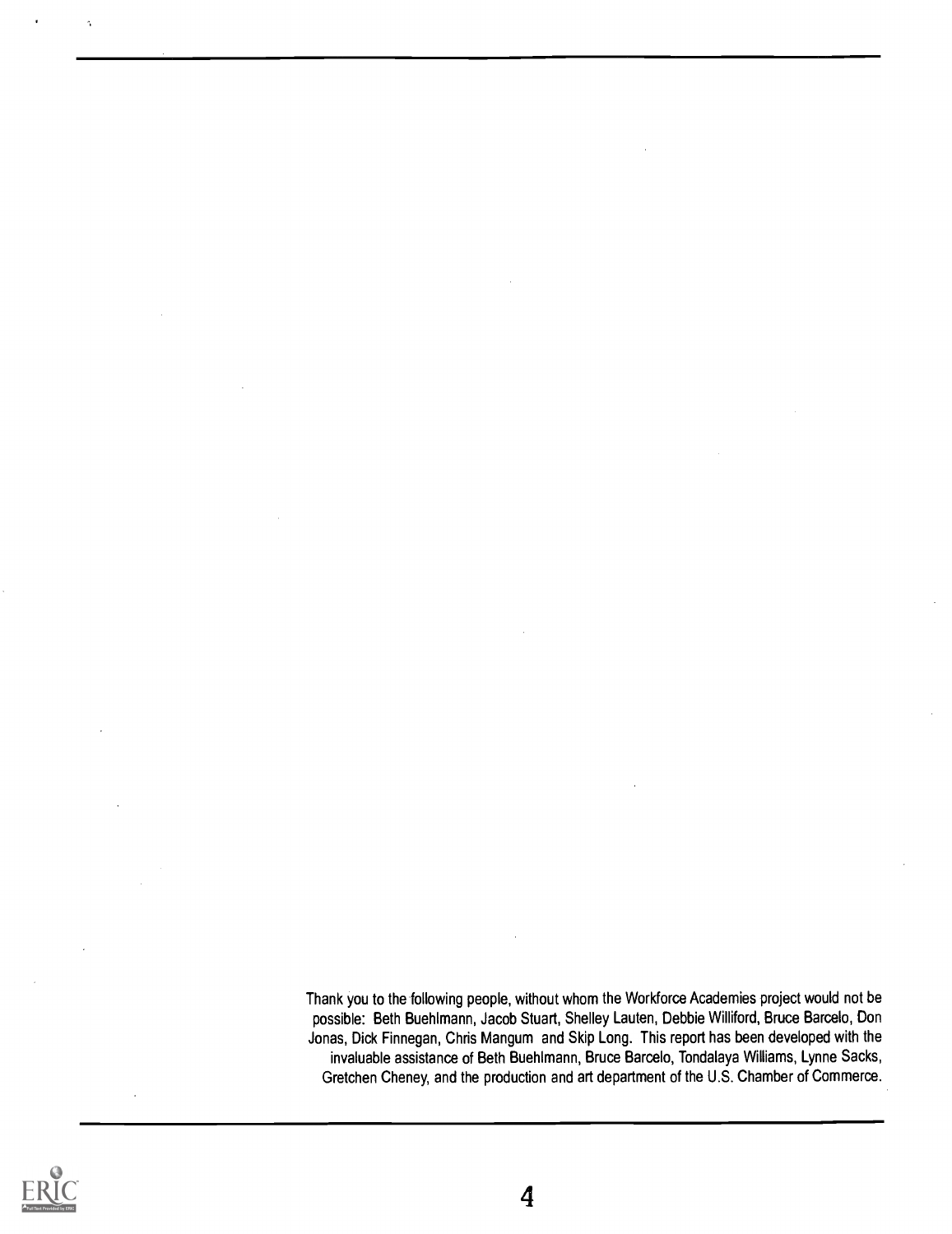# **Contents**

 $\frac{1}{2}$ 

| Employment Outlook 4          |
|-------------------------------|
| Is There A Skills Mismatch? 6 |
|                               |
| Taming Turnover 9             |
| Effective Recruitment 12      |
|                               |
| Workforce Academies 14        |
|                               |

Center for Workforce Preparation

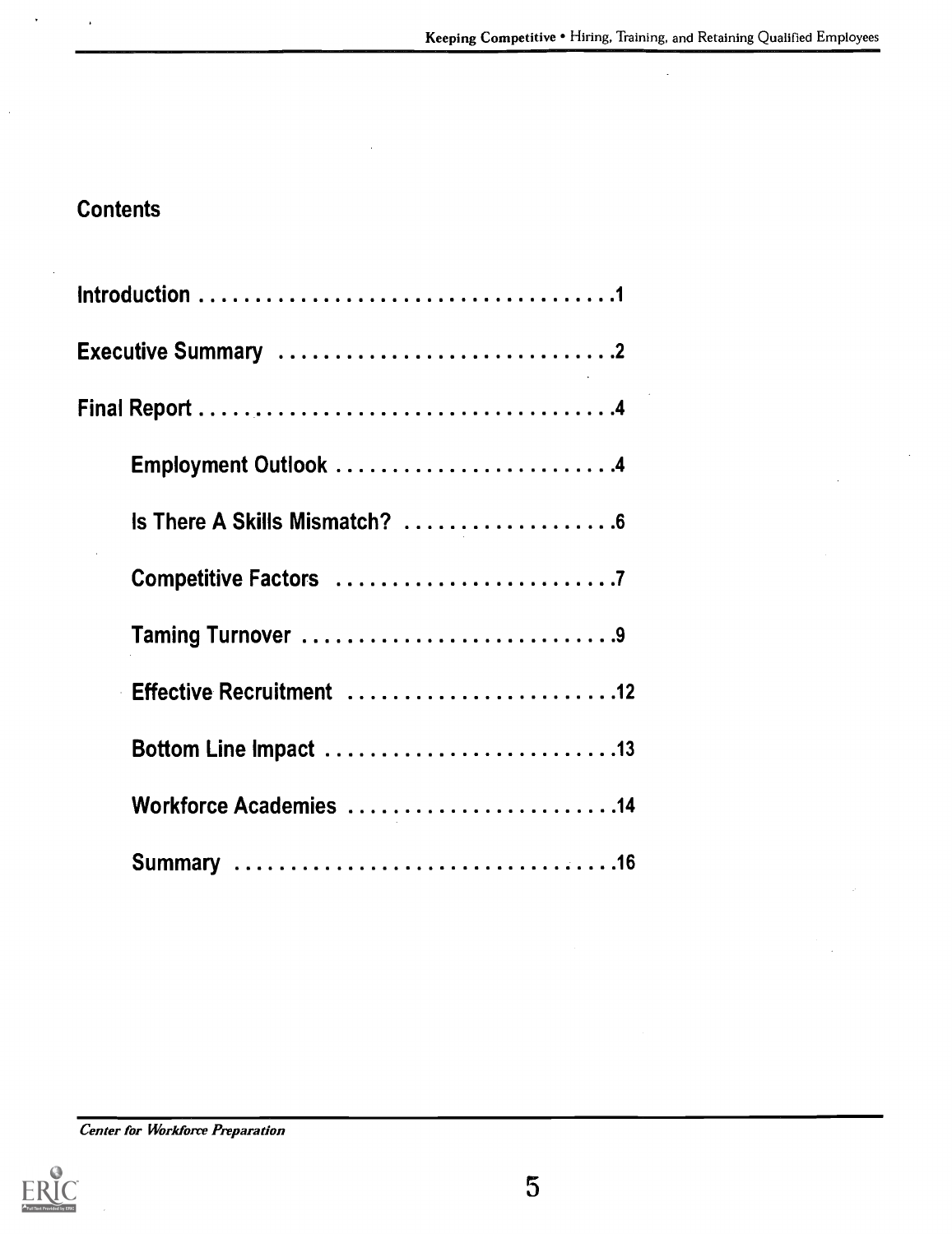## KEEPING COMPETITIVE Hiring, Training, and Retaining Qualified Workers

### **Introduction**

 $\mathbf{E}_{\text{mplovers across the nation and within all industries share a common understanding—a qualified and well-}$ trained workforce is perhaps the most critical factor to sustained growth and competitiveness. On top of existing shortages of qualified workers in industry after industry, the United States will begin to experience an actual decline in the real numbers of workers in 2011 as the baby-boom generation starts to retire. As the nation's birth rate remains low, the number of working-age adults who are incarcerated grows, and immigration becomes an increasingly important source of workers, it is clear why workforce development and education issues are paramount for local, state, and the U.S. chambers of commerce.

The Center for Workforce Preparation (CWP), a nonprofit affiliate of the U.S. Chamber of Commerce, has launched a multi-year effort to help businesses improve their ability to hire, train, retain, and advance qualified employees in this competitive and tight economy. Workforce Academies provide local and state chambers of commerce a forum in which to convene businesses, workforce boards, workforce service providers, and other community leaders to collaboratively address and improve the broad range of workforce issues facing communities. Workforce Academies expand business awareness, provide a catalyst for action, and foster changes in employer behavior related to workforce development.

The Workforce Academies project includes a survey of at least 300 employers to determine current perspectives and challenges related to hiring, training, retaining, and advancing qualified employees. This report is based on the responses from over 1,800 business members of the six chambers engaged with the Workforce Academies demonstration project in 2001. As CWP assists other chambers to implement Workforce Academies and other workforce solutions, the survey information from employer responses will be summarized and presented in future editions of the Keeping Competitive report.

As this report clearly shows, being able to recruit qualified workers and having a well-trained workforce are critical keys to the continued success of America's economy. Small and mid-sized employers are especially unlikely to have the resources to properly address the critical issues of hiring, training, retaining, and advancing qualified employees. Local chambers, whose members are predominantly small and mid-sized employers, are in a unique position to assist such employers and to serve as an intermediary in the labor marketplace. Through Workforce Academies and other efforts, chambers of commerce are helping to improve the workforce development systems, policies, and practices in their communities, and are working to expand the reach and responsiveness of services offered through One-Stop centers.

At the national level, the Center for Workforce Preparation and the U.S. Chamber of Commerce are taking a leading role in assisting employers in addressing their challenges in hiring, training, retaining, and advancing qualified workers. The "Workforce Academies" initiative is but one of the many projects in which CWP is engaged to meet these business needs.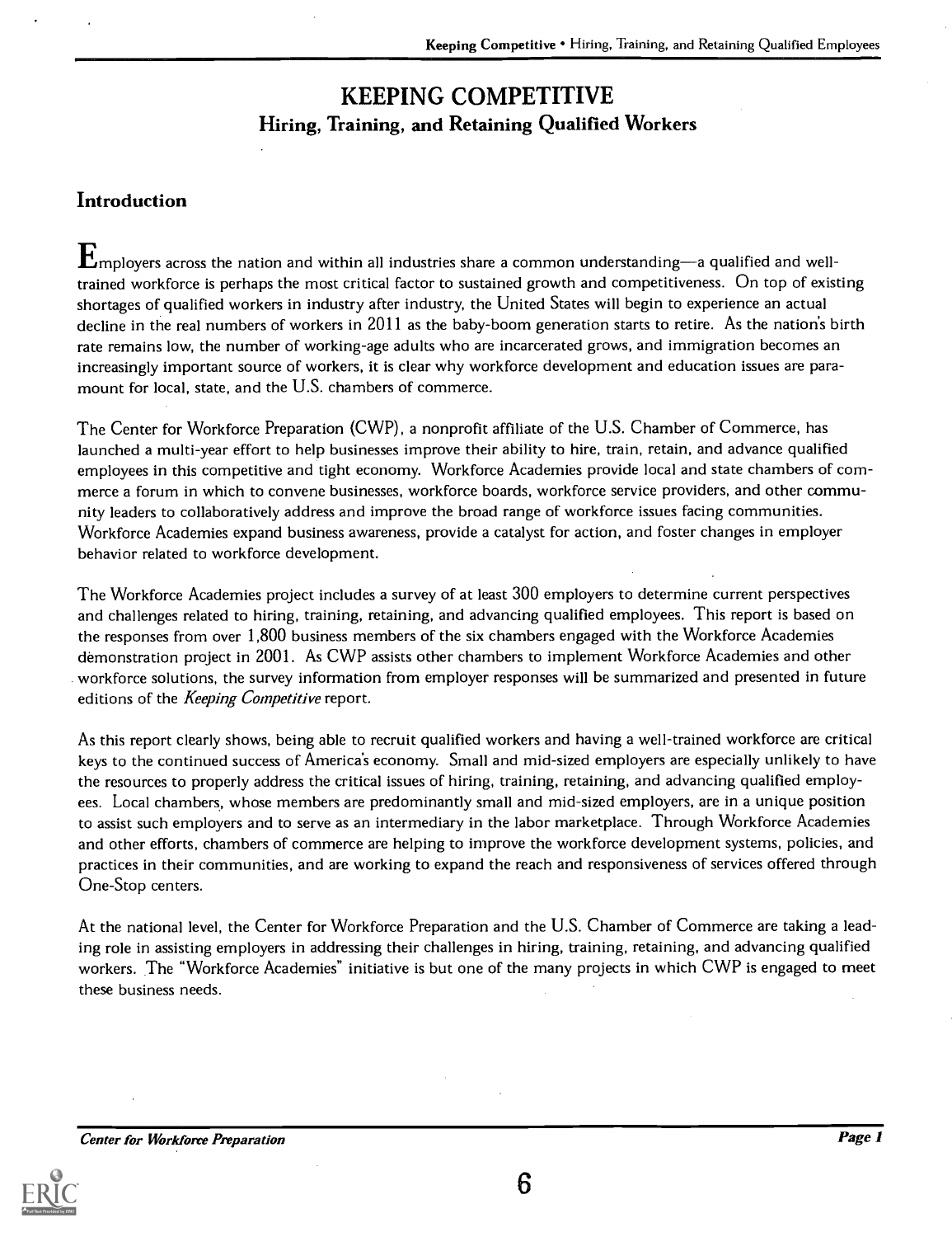#### Executive Summary

#### Key Findings

- Thirty percent of employers surveyed anticipate adding employees over the next six months.
- Two-thirds of employers report severe conditions when trying to hire qualified workers.
- One-third say that applicants are poorly skilled, while an additional one-third report that applicants have the wrong skills for the jobs available.
- Thirty percent report that conditions in their local labor market are having a negative impact on their company's bottom line.
- Forty percent cite "a well-trained staff" as key to remaining competitive.

 ${\bf A}$  recent study commissioned by the Center for Workforce Preparation, an affiliate of the U.S. Chamber of Commerce, surveyed over 1,800 employers in April and May 2001, over 52 percent of which had 10 or fewer employees. The survey was conducted in six U.S. regions that represent a wide variety of economic and community characteristics and provide a broad sample of employers and workforce issues in the country.

The survey found that 30 percent of employers anticipate adding employees to their staff within the six months following the time of the survey. Sixty-six percent of employers anticipate holding their employment levels static, while only four percent expect actual declines in employment. This relatively good news regarding the employment outlook is tempered by the fact that over two-thirds of employers report some degree of difficulty when trying to identify and hire qualified employees. Among all respondents, 36 percent report very severe conditions when recruiting employees, and an additional 32 percent report somewhat severe conditions.

The challenges employers face when recruiting qualified workers cover a wide range of issues. Thirty-four percent report that the applicants they see have poor employment skills. An additional 30 percent indicate that the applicants have the wrong skills set for the available positions, while another 30 percent report that they simply cannot get enough applicants for their job

openings. Such findings point to a fairly persistent skills mismatch among those who remain unemployed in these times of historically low unemployment.

The opposite is true when considering the skills set of incumbent workers. Employers appear to have a high degree of satisfaction with the skills set of their current workers. When asked how well the skills of current workers meet the present needs of the workplace, 67 percent of all respondents report that the skills match "very well," while an additional 30 percent report the skills match "fairly well." Interestingly, 70 percent of employers believe that the skills of their current workforce will match the requirements of their workplace "very well" in two years, while an additional 24 percent foresee a situation in which employees' skills match their job requirements "fairly well" in two years.

The fact that employers are positive about the skills of their workforce is good news considering that employers cite having a "well-trained staff" as one of the keys to remaining competitive. When asked to select among four workforce-related factors critical to remaining competitive, 40 percent of employers select having a "welltrained staff," twice as many as select "economic development/jobs creation." "Retaining employees" is cited by 19 percent of the respondents, and only 17 percent select "the ability to recruit qualified workers."

The Center for Workforce Preparation, a nonprofit affiliate of the U.S. Chamber of Commerce, is the only organization with the sole mission of helping chambers of commerce develop workforce strategies so employees of their members are fully equipped to compete in the 21st century economy. Since 1990 the Center has helped state and local chambers better engage in workforce development, and has promoted quality education, by providing tools, models, and best practices. The U.S. Chamber of Commerce is the world's largest business federation, representing nearly 3 million companies, 3,000 state and local chambers, 850 business associations, and 87 American chambers of commerce abroad.

A "well-trained staff" is the most frequently cited competitive factor. It would be logical to assume that a high percentage of employers would ensure that training is provided to staff. However, the survey reveals that only 67 percent of the employers provided some type of training activity in the six months prior to the survey, whether the training was provided using internal or external sources.

Page 2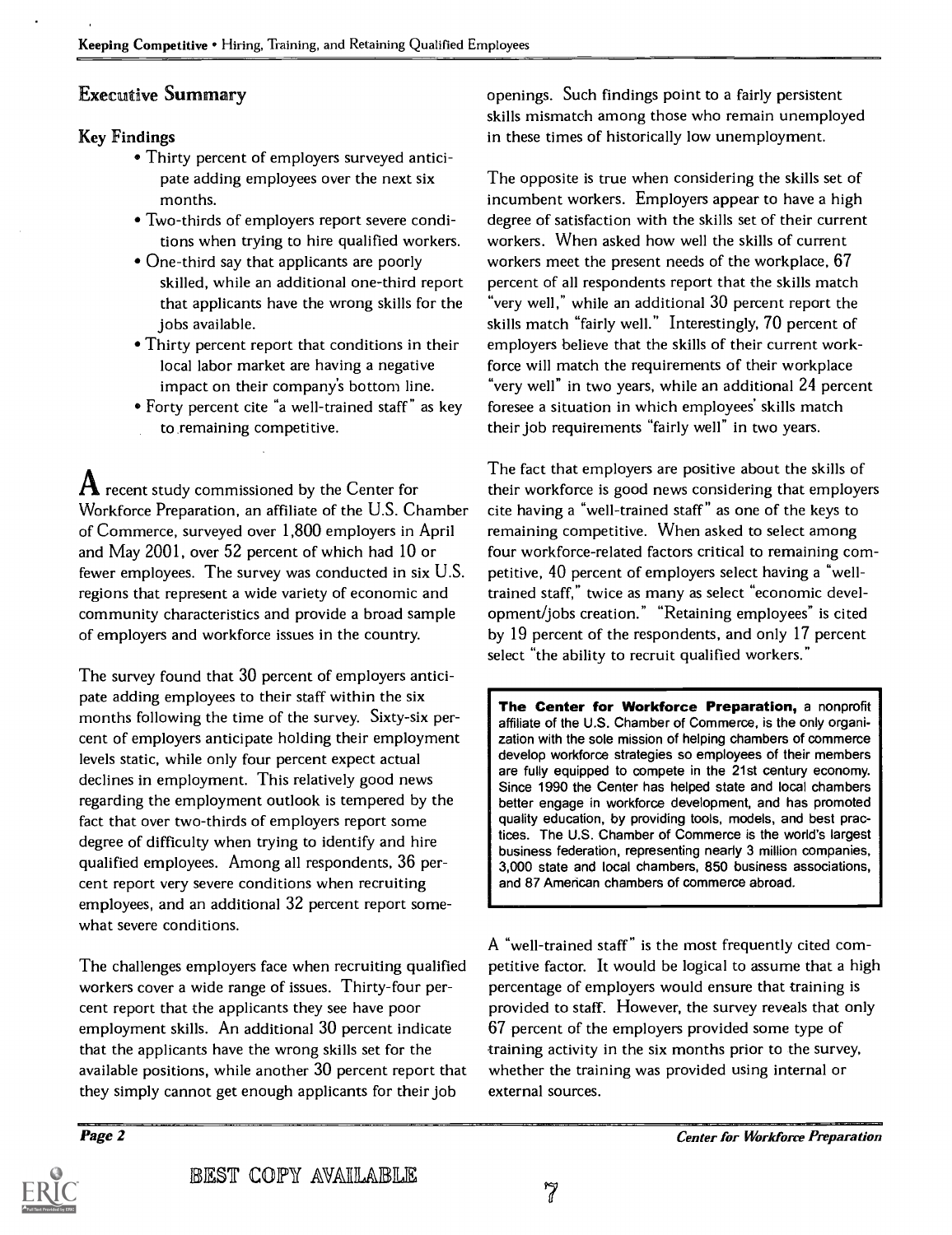In general, the survey indicates that employers are relatively ill prepared to address costly turnover problems. Only 46 percent of all organizations conduct exit interviews, 25 percent measure employee turnover, and 32 percent actively assist their employees in addressing employment challenges, such as child or dependent care, transportation, healthcare, or housing. Fully 79 percent of respondent firms do not have any dedicated staff for recruitment, training, or retention/career development responsibilities within their organization, perhaps leaving these vitally important roles to be borne by the person wearing the fewest hats at the time.

Finally, the survey asked employers about three possible interactions with the public workforce system. First, employers were asked whether they have hired an individual who has transitioned off welfare over the past three years. Only one-fifth of all responding employers has done so. That does not mean, however, that companies are not willing to hire welfare participants. When asked the degree of their willingness to hire someone receiving welfare for an opening in the next year, 50 percent of all respondents say they would be "very" willing, and an additional 29 percent say they would be "somewhat" willing.

There are many reasons that the vast majority of employers surveyed have never hired a welfare participant. Chief among them is that very few of the



The Data

Between April 6th and May 21st, 2001 telephone surveys were conducted with 1,836 employers in six regional areas around the country. These regions represent the service areas of the six local chambers of commerce participating in the Workforce Learning Academies project with the Center for Workforce Preparation. The six regions are centered in Brockton, MA; Cleveland, OH; Enterprise, AL; Kalispell, MT; Salina, KS; and Tucson, AZ. Between 300 and 319 surveys were conducted in each region by Barcelo & Company and American Public Dialogue of Jacksonville, Florida. A table of data demographics is presented below.

employers in the six regions have ever used One Stop centers, the heart of the revamped public workforce development system. Ninety-five percent of all employers in these six communities has never utilized the services of One Stop centers for recruiting, training, or retention of employees. Just as interesting is the distribution of satisfaction levels of those employers who have used One Stop centers in these communities to fulfill their needs. Among the few employers who have utilized the services, there is a relatively even distribution among those who thought the services were "excellent," "good," "fair," and "poor."

The end result is that 30 percent of the respondents to this survey indicate that the labor market conditions in their local communities are negatively impacting their company's bottom line. The need for qualified and well-trained workers, already a priority for American businesses, will only continue to grow over the coming years. Our country's workforce development systems, policies, and practices must respond effectively to this challenge for businesses to remain competitive and for individuals to remain employable.

### BEST COPY AVAILABLE

Center for Workfare Preparation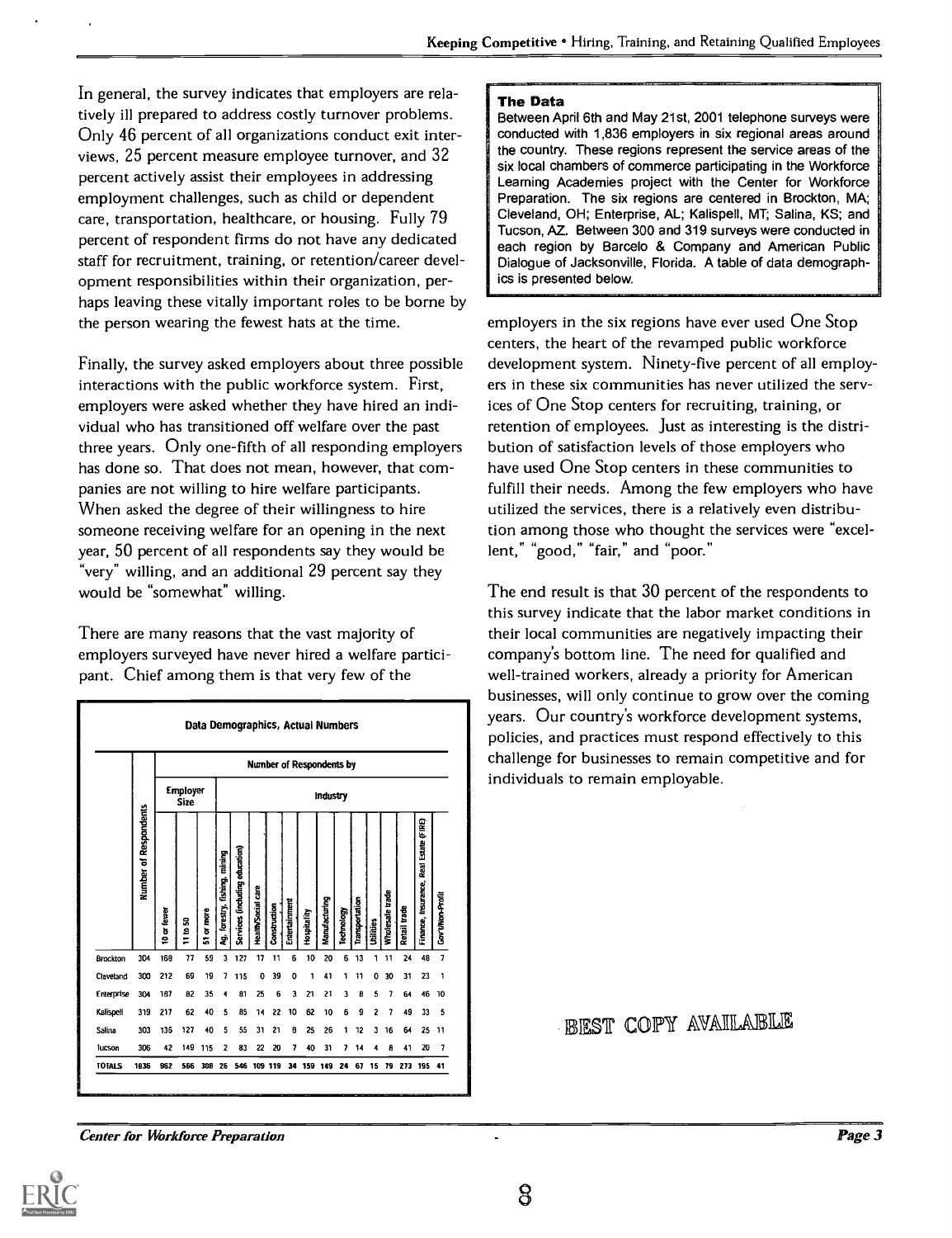### KEEPING COMPETITIVE

 $\prod$  he need for qualified, well-trained workers is a vital competitive factor for American businesses. As capital and knowledge become ever more fluid, moving around the globe at a moment's notice in search of the highest returns on their value, the skills and abilities of any country's workers become one of the most critical aspects of a successful economy. This fact is not new, nor is it especially surprising. Indeed, that it is such an accepted truism may tend to remove any sense of urgency from the issue.

Yet a sense of urgency is exactly what is needed. Shortages of qualified workers exist in numerous industries around the country, ranging from information technology positions to nurses, skilled machinists, and teachers. With the impending wave of retirements of boomer-generation workers, such shortages will only grow more severe.



To better understand the perspective of employers on a range of workforce development issues, the Center for Workforce Preparation, a nonprofit affiliate of the U.S. Chamber of Commerce, commissioned a survey of over 1,800 employers in April and May 2001. These surveys were done as part of the Workforce Academies demonstration project, a multi-year effort to help businesses improve their ability to hire, train, and advance qualified employees, and to improve local and state workforce development systems, policies, and practices. Fifty-two percent of the organizations from the six regions, surveyed around the country have 10 or fewer

employees, while an additional 31 percent have between 11 and 50 employees. What follows is a picture of how employers across industries are struggling to hire and retain qualified workers who will allow them to grow and remain competitive over the coming years.

### EMPLOYMENT OUTLOOK

There appears to be a sense of cautious optimism among employers in the nation. While a majority of respondents, 66 percent, report that their level of employment will stay the same over the coming six months, 30 percent anticipate some level of growth (see Figure 2). The largest percentage of employers projecting no change in employment (73%) is among employers with 10 or fewer staff. Sixty percent of employers with 11 to 50 employees and 55 percent of those with 51 or more employees also report no plans to change their employment levels over the coming six months (see Table 1).



A significant percentage of respondents, 30 percent, project moderate or large growth in employment, with over 13 percent anticipating growth of more than 10 percent over a six-month period. Not unexpectedly, the larger the organization, the more likely the projection of growth in employment. Employers most optimistic about growth include those in the construction (43%), and services, health/social care, and hospitality (31% each) industries.

Surprisingly, there is little outright pessimism among the employers surveyed, with only four percent anticipating an actual decline in employment in the coming six months. Employers in the transportation (8%),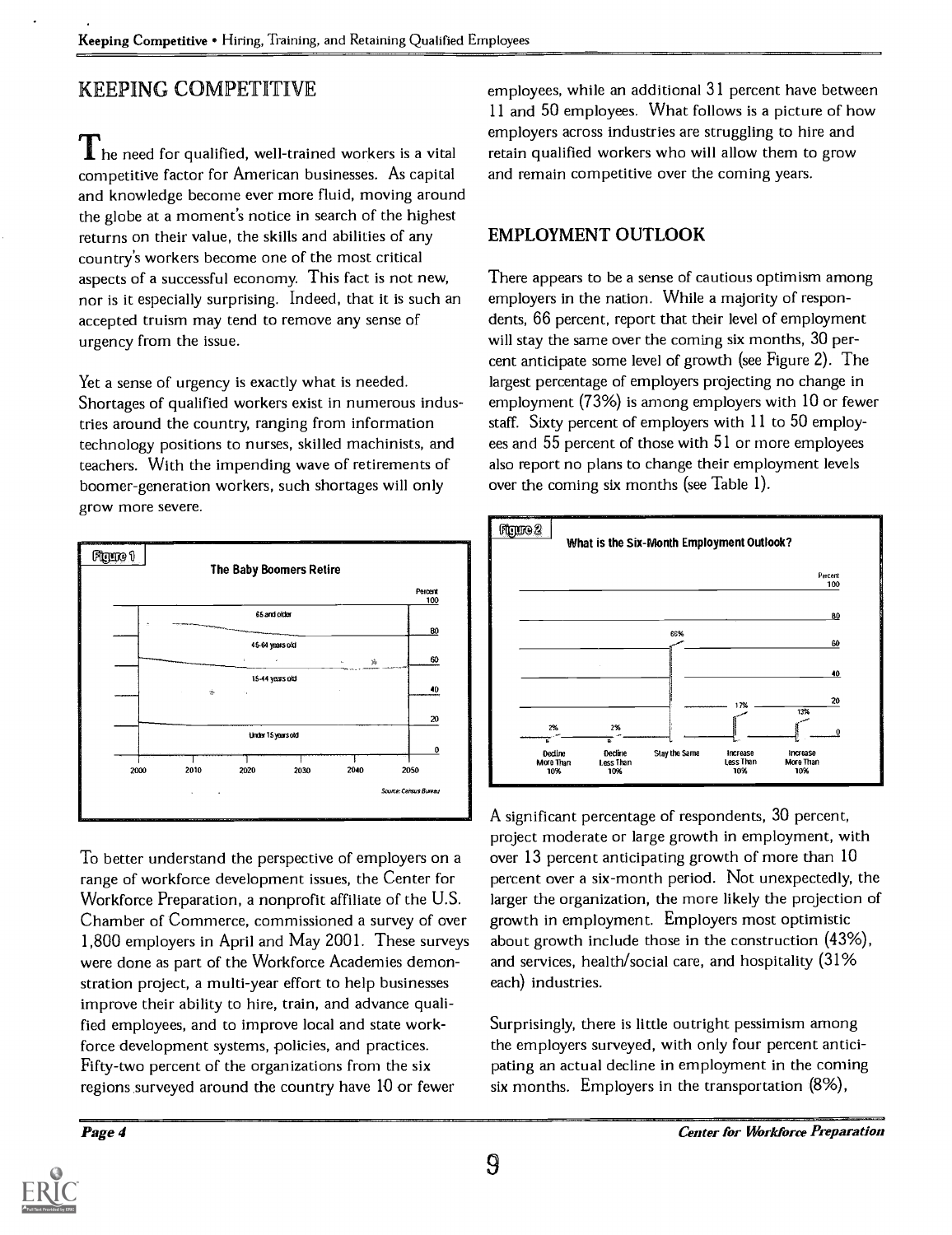manufacturing, wholesale trade, and hospitality (5% each) industries are most likely to report anticipated declines in employment levels.

Employers are not having an easy time recruiting to fill current and projected openings. As shown in Figure 3 and Table 2, sixty-eight percent of employees report experiencing either very severe or somewhat severe problems in recruiting qualified employees. Specifically, approximately one-third report experiencing "very severe" problems (36%), and an additional third (32%) report having "somewhat severe" problems. Larger employers, those that also report being more likely to add jobs over the coming six months, are more likely to experience high levels of difficulty in recruiting. Among employers with 11 to 50 employees and those with 51 or more employees, approximately three-quarters report having very or somewhat severe problems. Employers with 10 or fewer employees are less likely to report such difficulties, with 60% indicating very or somewhat severe problems.

Hiring problems are not isolated within just one or two industry clusters. Indeed, six of the ten industry groupings identified in this research had more than 70 percent of their respondents indicate that they are experiencing very or somewhat severe hiring problems,

| Over the next six<br>months, do you                                              | Increase                          |                            |                            | <b>Decline</b>             |                            | Unsure |
|----------------------------------------------------------------------------------|-----------------------------------|----------------------------|----------------------------|----------------------------|----------------------------|--------|
| expect your<br>employment level<br>to increase, stay<br>the same, or<br>decline? | <b>More</b><br>than 10<br>percent | Less<br>than 10<br>percent | <b>Stay</b><br>the<br>same | Less<br>than 10<br>percent | More<br>than 10<br>percent |        |
| Overall                                                                          | 13%                               | 17%                        | 66%                        | 2%                         | 2%                         | 1%     |
| <b>Employer Size</b>                                                             |                                   |                            |                            |                            |                            |        |
| 10 or fewer                                                                      | 13%                               | 11%                        | 73%                        | 2%                         | 2%                         | 1%     |
| 11 to 50                                                                         | 12%                               | 23%                        | 60%                        | 3%                         | 1%                         | 1%     |
| 51 or more                                                                       | 13%                               | 26%                        | 55%                        | 3%                         | 3%                         | 0%     |
| Industry                                                                         |                                   |                            |                            |                            |                            |        |
| <b>Services</b>                                                                  | 13%                               | 19%                        | 66%                        | 1%                         | 1%                         | 1.1%   |
| Health/Social                                                                    | 16%                               | 16%                        | 66%                        | 0%                         | 3%                         | 0%     |
| Construction                                                                     | 19%                               | 24%                        | 52%                        | 3%                         | 1%                         | 2%     |
| Hospitality                                                                      | 16%                               | 16%                        | 63%                        | 3%                         | 3%                         | 1%     |
| Manufacturing                                                                    | 11%                               | 14%                        | 69%                        | 4%                         | 1%                         | 1%     |
| Transportation                                                                   | 10%                               | 19%                        | 63%                        | 5%                         | 3%                         | 0%     |
| Wholesale                                                                        | 9%                                | 17%                        | 70%                        | 3%                         | 3%                         | 0%     |
| Retail                                                                           | 9%                                | 17%                        | 72%                        | 2%                         | 2%                         | 0%     |
| <b>FIRE</b>                                                                      | 14%                               | 14%                        | 67%                        | 3%                         | 1%                         | 2%     |
| Govt/Non-Profit                                                                  | 7%                                | 15%                        | 76%                        | 2%                         | 0%                         | 0%     |



including government/non-profit (75%), manufacturing (74%), health/social care (73%), wholesale trade (72%), and construction and retail trade (72% each).

Employers report specific problems hiring in "skilled trades/technical" and "entry-level/direct service" positions, with 22 percent of all respondents citing a significant problem in recruiting or retaining qualified workers. Nine percent of employers report significant problems in recruiting or retaining "managerial/professional" personnel, while only five percent cite problems in "supervisory" positions.

|                                                                              |                |                    | <b>Problems Recruiting Qualified Employees</b> |                      |        |
|------------------------------------------------------------------------------|----------------|--------------------|------------------------------------------------|----------------------|--------|
| How severe a<br>problem is it to hire<br>qualified workers for<br>your firm? | Very<br>severe | Somewhat<br>severe | Not very<br>severe                             | Not at all<br>severe | Unsure |
| Overall                                                                      | 36%            | 32%                | 19%                                            | 10%                  | 3%     |
| <b>Employer Size</b>                                                         |                |                    |                                                |                      |        |
| 10 or fewer                                                                  | 32%            | 28%                | 20%                                            | 13%                  | 6%     |
| 11 to 50                                                                     | 43%            | 33%                | 18%                                            | 6%                   | 1%     |
| 51 or more                                                                   | 33%            | 41%                | 20%                                            | 5%                   | 1%     |
| <b>Industry</b>                                                              |                |                    |                                                |                      |        |
| <b>Services</b>                                                              | 36%            | 29%                | 22%                                            | 10%                  | 3%     |
| <b>Health/Social</b>                                                         | 29%            | 44%                | 13%                                            | 11%                  | 3%     |
| Construction                                                                 | 45%            | 27%                | 14%                                            | 10%                  | 4%     |
| Hospitality                                                                  | 36%            | 27%                | 21%                                            | 10%                  | 6%     |
| Manufacturing                                                                | 39%            | 35%                | 20%                                            | 5%                   | 2%     |
| Transportation                                                               | 43%            | 22%                | 21%                                            | 10%                  | 3%     |
| Wholesale                                                                    | 34%            | 38%                | 14%                                            | 13%                  | 1%     |
| Retail                                                                       | 36%            | 36%                | 17%                                            | 8%                   | 3%     |
| <b>FIRE</b>                                                                  | 30%            | 29%                | 23%                                            | 13%                  | 5%     |
| <b>Govt/Non-Profit</b>                                                       | 24%            | 51%                | 15%                                            | 7%                   | 2%     |

Center for Workforce Preparation

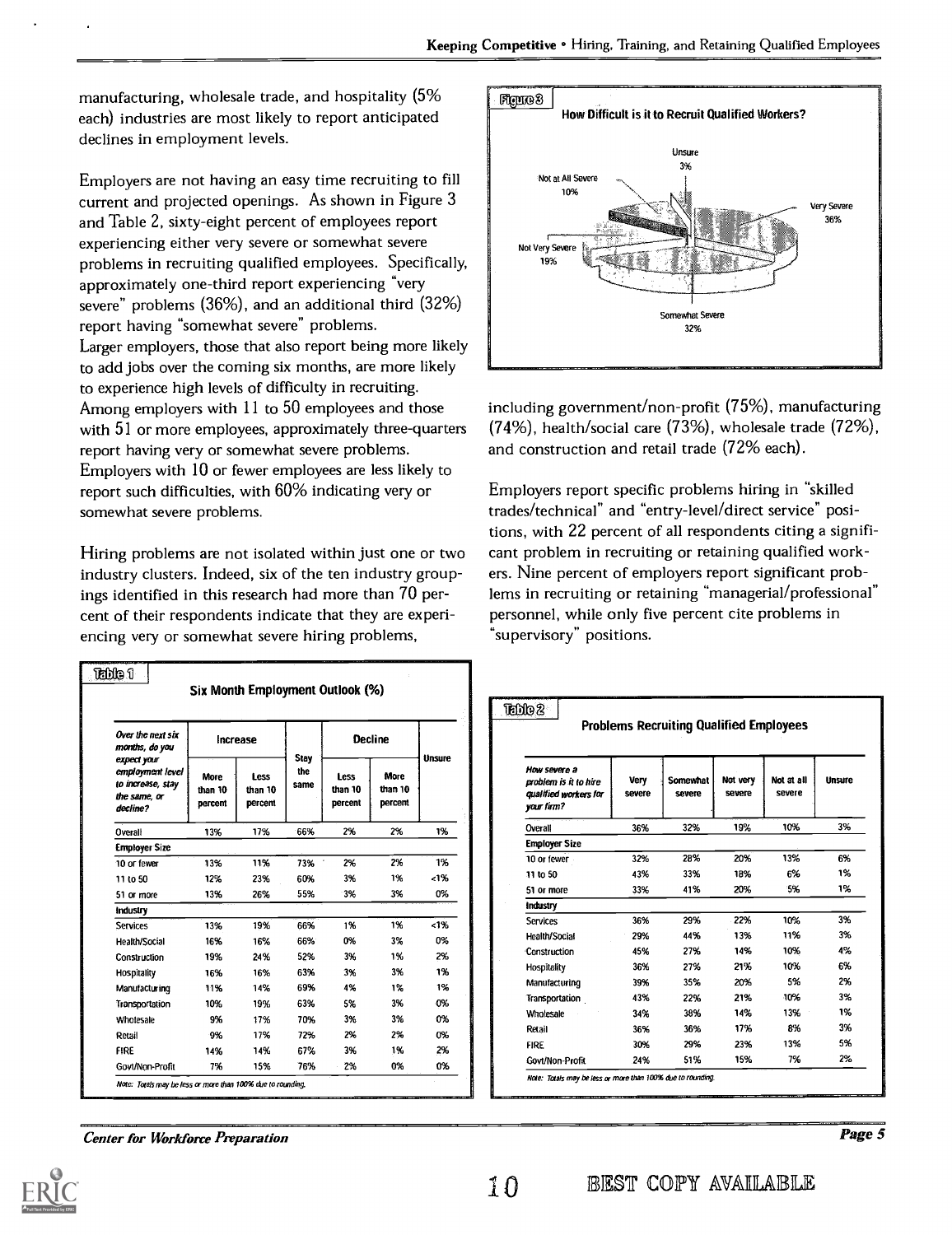With unemployment rates at historically low levels, and only slight increases seen during this most recent economic downturn, the likelihood that employers will be able to recruit qualified workers from the pool of unemployed or transitioning workers remains low. Furthermore, the impending surge of retirements among baby-boomers, starting in just ten short years, means that the lack of qualified workers at all levels of employment-entry, supervisory, managerial, professional, executive is only going to grow more drastic.

#### IS THERE A SKILLS MISMATCH?

Adding to employers' difficulties is their struggle to find the right set of

skills in the available pool of applicants. Based on their hiring experiences, 34 percent of employers report that the applicants they see have poor employment skills; an additional 30 percent cannot get enough applicants in the door to meet their needs; and another 30 percent

|                                                                                              |                                   | <b>Applicant Skills Mismatch</b>           |                                        |                                                          |
|----------------------------------------------------------------------------------------------|-----------------------------------|--------------------------------------------|----------------------------------------|----------------------------------------------------------|
| <b>Percent reporting</b><br>challenges regarding<br>the recruitment of<br>qualified workers. | Can't get<br>enough<br>applicants | <b>Applicants</b><br>are poorly<br>skilled | <b>Applicants</b><br>have no<br>skills | <b>Applicants</b><br>have wrong<br>skills for<br>the job |
| Overall                                                                                      | 30%                               | 34%                                        | 14%                                    | 30%                                                      |
| <b>Employer Size</b>                                                                         |                                   |                                            |                                        |                                                          |
| 10 or fewer                                                                                  | 23%                               | 28%                                        | 12%                                    | 27%                                                      |
| 11 to 50                                                                                     | 38%                               | 42%                                        | 17%                                    | 33%                                                      |
| 51 or more                                                                                   | 40%                               | 39%                                        | 16%                                    | 31%                                                      |
| Industry                                                                                     |                                   |                                            |                                        |                                                          |
| Services                                                                                     | 29%                               | 30%                                        | 12%                                    | 29%                                                      |
| <b>Health/Social</b>                                                                         | 40%                               | 25%                                        | 8%                                     | 28%                                                      |
| Construction                                                                                 | 25%                               | 37%                                        | 15%                                    | 32%                                                      |
| Hospitality                                                                                  | 31%                               | 41%                                        | 20%                                    | 24%                                                      |
| Manufacturing                                                                                | 37%                               | 42%                                        | 13%                                    | 28%                                                      |
| Transportation                                                                               | 32%                               | 46%                                        | 15%                                    | 37%                                                      |
| Wholesale                                                                                    | 33%                               | 33%                                        | 23%                                    | 24%                                                      |
| Retail                                                                                       | 28%                               | 40%                                        | 17%                                    | 30%                                                      |
| <b>FIRE</b>                                                                                  | 28%                               | 25%                                        | 8%                                     | 29%                                                      |
| Govt/Non-Profit                                                                              | 29%                               | 37%                                        | 7%                                     | 39%                                                      |

#### A Snapshot of Employers with 10 or Fewer Employees

The life of a small employer is not easy, but it may be relatively stable. Keeping the doors open, the suppliers supplying, the products moving, and the customers happy leaves employers little time to worry about workforce hiring, training, or retention.

Employers with 10 or fewer employees report being the most likely (73%) to maintain the level of employment over the six-month period May through October 2001. Twenty-four percent anticipate growing, but only 13 percent think this growth will exceed 10 percent. At the same time, only three percent anticipate an actual decline in employment levels. Given such projections, few of these smallest of employers report very (32%) or somewhat (28%) severe problems with recruiting qualified employees. And these employers are also the most satisfied with the skills of their existing employees; 76 percent state that their current employees' skills match the jobs' needs very well, and 77 percent think the match will be as good in two years.

Like larger employers, those with 10 or fewer employees cite having a "well-trained staff' as the most important competitive factor among four workforce-related choic es. In contrast with larger employers, "economic development/jobs creation" is the second most important factor to this group, perhaps indicating the localization of their market and the dependence on a strong regional economy for success.

As expected, the smallest employers are least likely to provide any type of training, conduct exit interviews or measure turnover, provide assistance to employees with barriers to retention, or to have dedicated staff for workforce-related functions.

> see applicants that have the wrong skills set for the job openings (see Table 3).

While growth through increased employment appears challenging at best, there is a silver lining. Across the board, employers hold the skills of their current employees in high regard, especially among companies with 10 or fewer employees. When asked how well the skills of their current employees meet the needs of the company today and as anticipated in two years, employers are overwhelmingly positive.

As seen in Table 4, two-thirds of employers say that the skills of their current employees meet present needs "very well," and an additional 30 percent report that their employees' skills meet their needs "fairly well." Interestingly, employers across all three size categories are slightly more optimistic that the skills of their current employees will meet their needs in two years.

As good as this news is, employers face the ongoing challenge of ensuring that their employees' skills remain up-to-date with rapid technological change, ahead of the tech-savvy new entrants in the labor market, and able to meet demands for higher productivity.

Page 6

Center for Workforce Preparation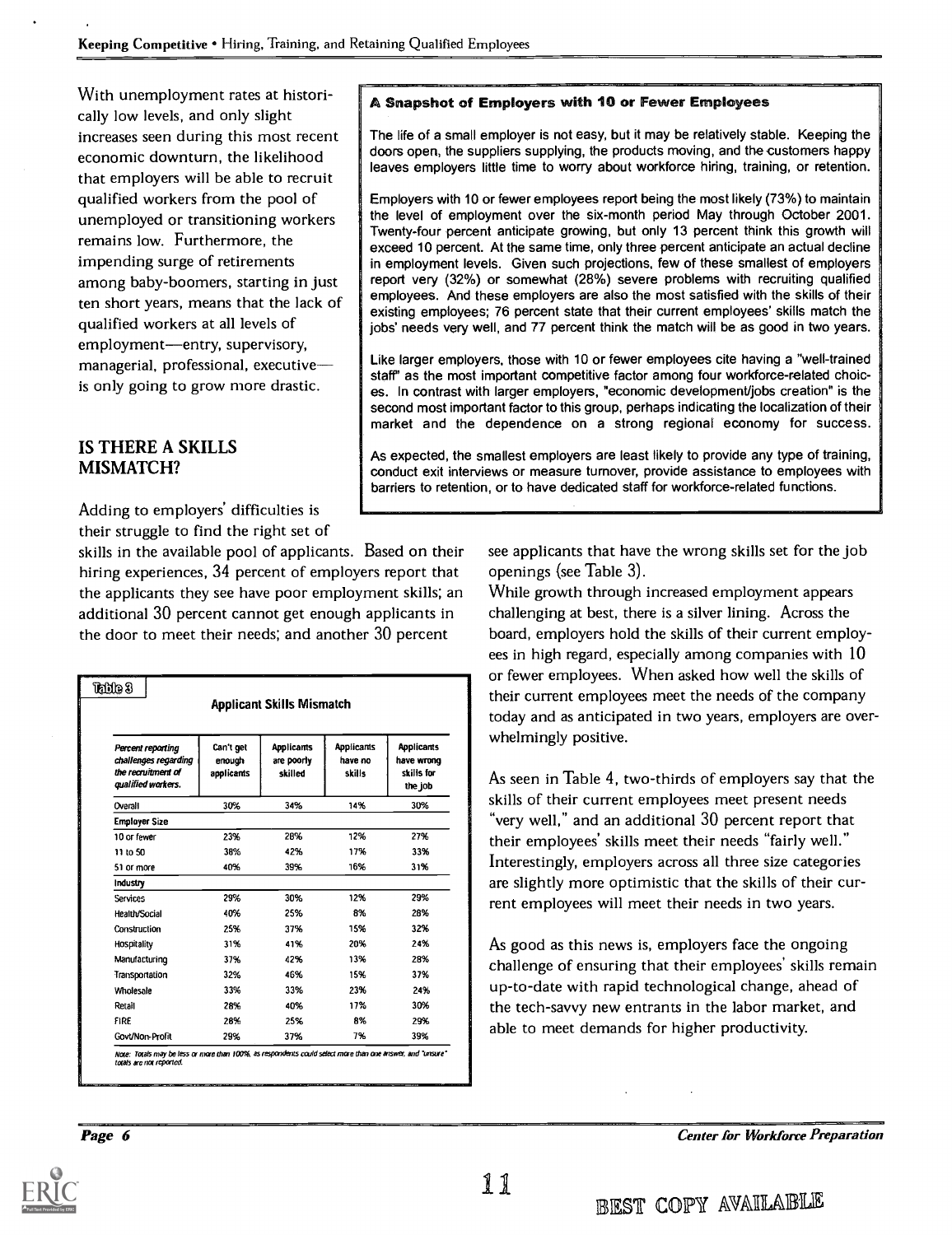| <b>Considering just</b><br>your current<br>employees, how      |           | <b>Present Needs</b> |           | <b>Future Needs</b> |
|----------------------------------------------------------------|-----------|----------------------|-----------|---------------------|
| well do their skills<br>meet your present<br>and future needs? | Very well | <b>Fairly well</b>   | Very well | <b>Fairly well</b>  |
| Overall                                                        | 67%       | 30%                  | 70%       | 24%                 |
| <b>Employer Size</b>                                           |           |                      |           |                     |
| 10 or fewer                                                    | 76%       | 22%                  | 77%       | 16%                 |
| 11 to 50                                                       | 62%       | 36%                  | 66%       | 29%                 |
| 51 or more                                                     | 53%       | 45%                  | 55%       | 38%                 |

#### COMPETITIVE FACTORS

While finding and hiring qualified employees is a critical problem for employers in this survey, it ranks last out of four key factors in remaining competitive. As Table 5 indicates, having a "well-trained staff" ranks number one out of the four key competitive factors that chambers of commerce can impact in the field of workforce development. (Note that this survey did not attempt to rank the vast array of competitive factors that influence the success or failure of businesses; results should be interpreted accordingly.)

Second in importance is "economic development/jobs creation," otherwise interpreted as having a robust local economy. Third in order is the ability to retain existing employees, and last is the ability to recruit qualified workers.

There is some variation among employers of different sizes and industries, as would be expected. Smaller

#### A Snapshot of Employers with 11 to 50 Employees

employers give slightly greater weight to having a welltrained staff, and the smallest employers are especially concerned about having a robust local economy, given that their sphere of operations is more geographically confined than is that of larger companies. Employers with 50 or more employees still rank a "well trained staff" first, but list "retaining employees" second, "recruiting" third, and "economic development" last.

Given the stated importance of having a well-trained staff, one would expect to find a large percentage of employers engaged in offering some type of training opportunity for their workers. Sixty-seven percent report that they had provided some type of training, whether sourced internally or externally, within the previous six months. Taking a closer look, and recognizing

|                                                                                                           |                             | <b>Key Competitive Factors</b> |                                                   |                                              |        |
|-----------------------------------------------------------------------------------------------------------|-----------------------------|--------------------------------|---------------------------------------------------|----------------------------------------------|--------|
| Of the following.<br>what do you consider<br>to be the most<br>important factor to<br>remain competitive? | A well-<br>trained<br>staff | Retaining<br>employees         | The ability<br>to recruit<br>qualified<br>workers | Economic<br>development/<br>jobs<br>creation | Unsure |
| Overall                                                                                                   | 40%                         | 19%                            | 17%                                               | 20%                                          | 5%     |
| <b>Employer Size</b>                                                                                      |                             |                                |                                                   |                                              |        |
| 10 or fewer                                                                                               | 41%                         | 15%                            | 14%                                               | 24%                                          | 6%     |
| 11 to 50                                                                                                  | 41%                         | 21%                            | 18%                                               | 16%                                          | 4%     |
| 51 or more                                                                                                | 33%                         | 27%                            | 21%                                               | 16%                                          | 2%     |
| Industry                                                                                                  |                             |                                |                                                   |                                              |        |
| <b>Services</b>                                                                                           | 39%                         | 17%                            | 18%                                               | 21%                                          | 5%     |
| Health/Social                                                                                             | 44%                         | 24%                            | 16%                                               | 11%                                          | 6%     |
| Construction                                                                                              | 27%                         | 19%                            | 22%                                               | 29%                                          | 3%     |
| Hospitality                                                                                               | 46%                         | 17%                            | 14%                                               | 15%                                          | 9%     |
| Manufacturing                                                                                             | 36%                         | 26%                            | 22%                                               | 15%                                          | 2%     |
| Transportation                                                                                            | 31%                         | 25%                            | 12%                                               | 27%                                          | 5%     |
| Wholesale                                                                                                 | 30%                         | 23%                            | 24%                                               | 22%                                          | 1%     |
| Retail                                                                                                    | 48%                         | 15%                            | 14%                                               | 18%                                          | 5%     |
| <b>FIRE</b>                                                                                               | 46%                         | 13%                            | 14%                                               | 23%                                          | 5%     |
| Govt/Non-Profit                                                                                           | 29%                         | 24%                            | 17%                                               | 22%                                          | 7%     |

Workforce development and human resource issues begin to take a central role for companies with more than 10 employees. Nearly one quarter (23%) of organizations with between 11 and 50 employees have at least one dedicated staff person for recruitment, training, or retention/career development. Organizations of this size are relatively likely to be in a growth mode, with 35 percent anticipating that they will be adding employees within a six-month period. Fully 76 percent of these same employers report either "very' (43%) or "somewhat" (33%) severe problems recruiting qualified employees, reflecting the reality of having to more frequently fill openings due to turnover and growth.

Turnover is a more costly issue to this middle tier of employers, with 44 percent indicating that they face a "significant" cost due to turnover. These employers cite having "a well-trained staff" as the number one factor for remaining competitive (41%), followed by "retaining employees" (21%), and "the ability to recruit qualified workers" (18%). These companies also have grown to a size where they both realize the need to provide formal training support to their employees, and are more likely to have the resources necessary to do so. Eighty-one percent of employers with between 11 and 50 employees provided some type of formal training, with 74 percent utilizing internal sources and 43 percent using external sources.

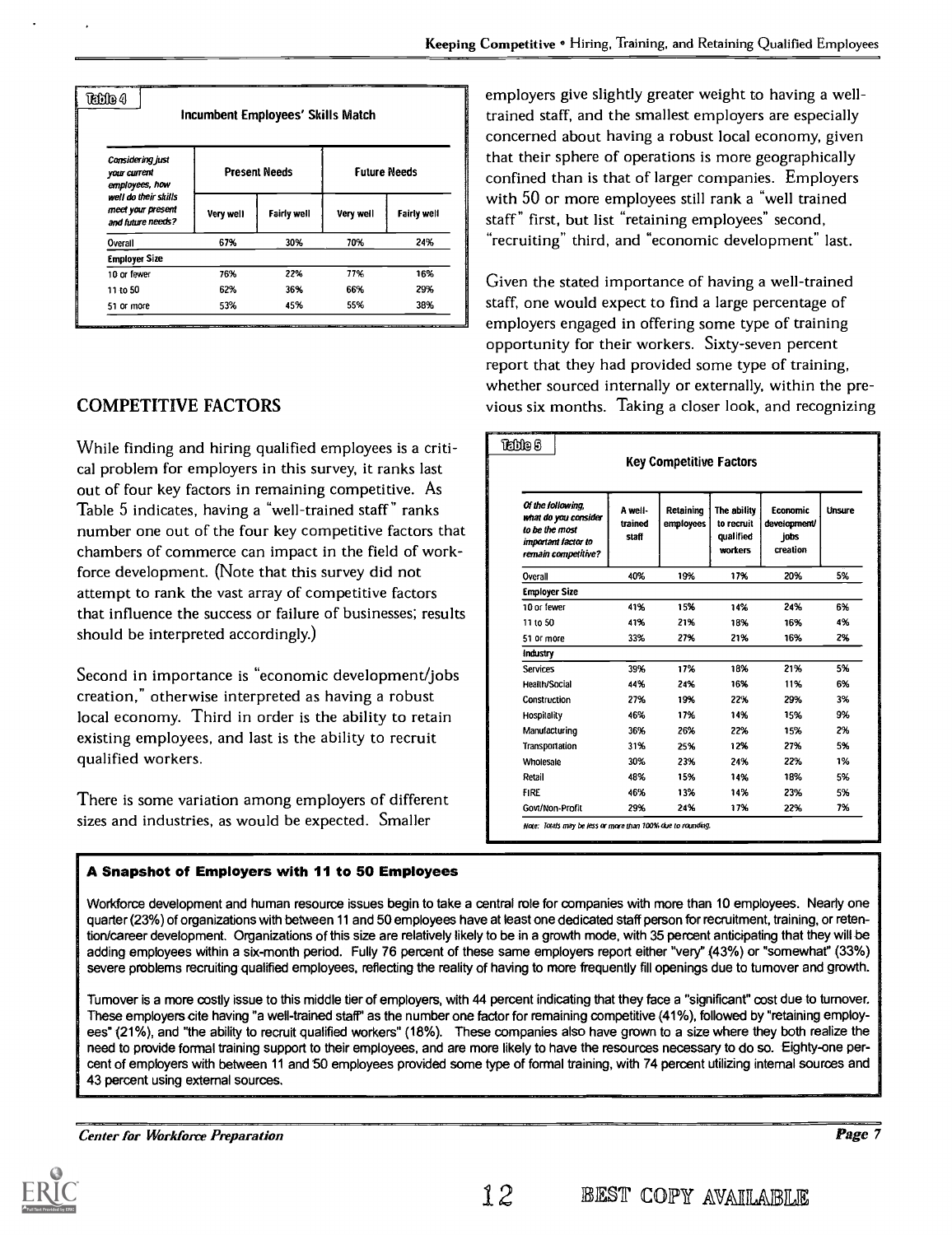that some employers offered training through both internal and external sources, 62 percent indicated that they provided internally-sourced training (through the use of internal staff), while only 34 percent had offered training using external sources {see Table 6).

Not surprisingly, the smallest firms (10 or fewer staff) are least likely to provide any type of formal training activity, at only 55 percent. Among these firms, 49 percent had used internal sources while 27 percent had used external sources. A sizeable increase appears to occur once the number of employees surpasses 10, with the percent of employers providing any type of formal training activity increasing to 81 percent for those with 11 to 50 employees, and 83 percent for those with 51 or more employees. Likewise, there are similar increases in the percentages for both internally and externally sourced training for employers with 11 or more employees.

Among the industries, construction companies are the least likely to provide any type of formal training activity, with only 53 percent responding in the affirmative. At the other end of the spectrum, government and nonprofits are the most likely to provide training, with government agencies accounting for the majority of the reported percentage.

Of those firms utilizing external sources, training services are most likely provided by product suppliers (25% of respondents), training firms (16%), and independent consultants (14%), as shown in Table 7.

| Table 7<br><b>External Training Sources</b> |                            |
|---------------------------------------------|----------------------------|
|                                             | Percent of all respondents |
| <b>Product Suppliers</b>                    | 25%                        |
| Other Firms                                 | 16%                        |
| Independent Consultants                     | 14%                        |
| Unions                                      | 7%                         |
| <b>Vocational/Technical Institutions</b>    | 6%                         |
| Four-year Colleges/Universities             | 5%                         |
| Government                                  | 5%                         |
| <b>Community Colleges</b>                   | 3%                         |
| <b>Community-Based Organizations</b>        | 2%                         |
| Other Resources not Listed                  | 17%                        |

| Table 6<br><b>Organizational Training</b>                        |            |            |                 |  |  |  |
|------------------------------------------------------------------|------------|------------|-----------------|--|--|--|
| Over the past 6<br>months, have you<br>conducted any             | Any        | Internal   | <b>External</b> |  |  |  |
| training, whether<br>through internal<br>or external<br>sources? | <b>Yes</b> | <b>Yes</b> | <b>Yes</b>      |  |  |  |
| Overall                                                          | 67%        | 62%        | 36%             |  |  |  |
| <b>Employer Size</b>                                             |            |            |                 |  |  |  |
| 10 or fewer                                                      | 55%        | 49%        | 27%             |  |  |  |
| 11 to 50                                                         | 81%        | 74%        | 43%             |  |  |  |
| 51 or more                                                       | 83%        | 80%        | 55%             |  |  |  |
| <b>Industry</b>                                                  |            |            |                 |  |  |  |
| <b>Services</b>                                                  | 69%        | 62%        | 39%             |  |  |  |
| <b>Health/Social</b>                                             | 79%        | 71%        | 48%             |  |  |  |
| Construction                                                     | 53%        | 47%        | 29%             |  |  |  |
| Hospitality                                                      | 66%        | 64%        | 19%             |  |  |  |
| Manufacturing                                                    | 66%        | 60%        | 35%             |  |  |  |
| Transportation                                                   | 70%        | 63%        | 36%             |  |  |  |
| Wholesale                                                        | 61%        | 57%        | 32%             |  |  |  |
| Retail                                                           | 60%        | 56%        | 30%             |  |  |  |
| <b>FIRE</b>                                                      | 70%        | 64%        | 41%             |  |  |  |
| Govt/Non-Profit                                                  | 95%        | 90%        | 73%             |  |  |  |

Erosion of the mid-20<sup>th</sup> century employer-employee compact of lifelong employment has led to the current state of "mutually-beneficial employability"; the employer hires and retains those employees with the right skills, and the employee chooses to work for those employers who will invest in the continual development of those skills. It is a situation that offers tremendous value and flexibility to both parties, but also leaves each highly vulnerable and interdependent. Until the terms of this new relationship are better defined, turnover, initiated by both parties, will prove to be one of the most costly and growth-inhibiting issues faced by employers in this economy.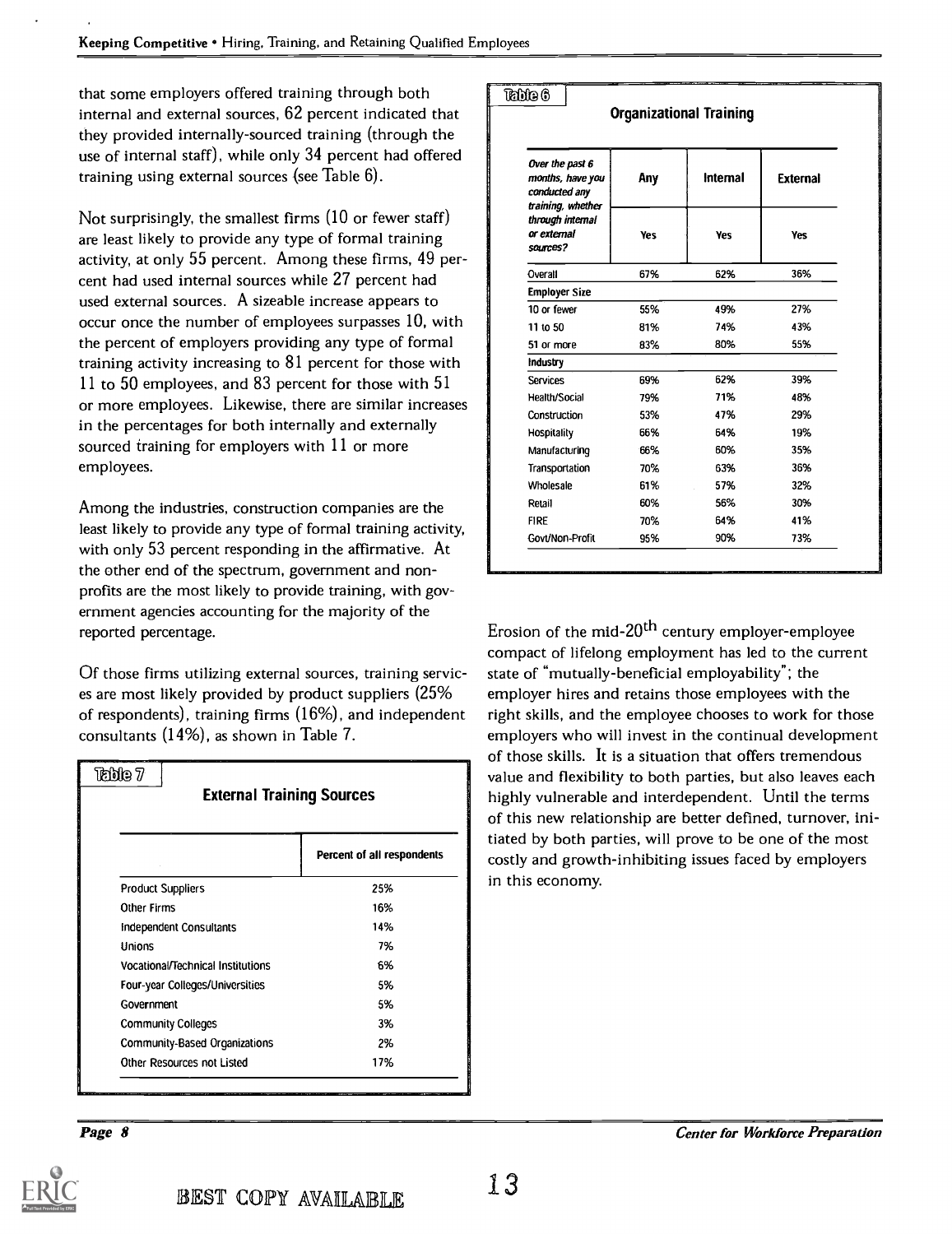#### TAMING TURNOVER

Retaining quality employees is of critical importance to employers for a wide variety of reasons, not the least of which is the cost burden faced by employers each time a worker leaves. More than a third of respondents (36%) rate the expense of recruiting and training due to turnover as "significant" (see Table 8). Among employers with 51 or more employees, the number of respondents citing a significant expense rises to 51 percent, while among employers with between 11 and 50 employees the number is 44 percent, and for employers with 10 or fewer employees the number falls to 26 percent.

Estimates regarding the actual costs of turnover range from 33 percent of the employee's base salary to as high as 250 percent of that salary. Examples from a wide range of employers over the past few years yield turnover cost estimates between \$5,000 and \$15,000 for entrylevel call-center employees. As is shown in Table 5, "retaining employees" is ranked as the second highest competitive factor, especially for employers with more than 10 employees.

What are the reasons for turnover, and can employers effectively reduce the rate and amount of turnover? The

| Table 9<br><b>Reasons for Turnover</b>                                                                                                                                      |                                      |                            |  |  |  |  |  |
|-----------------------------------------------------------------------------------------------------------------------------------------------------------------------------|--------------------------------------|----------------------------|--|--|--|--|--|
| In your consideration, what are the top<br>three reasons that employees leave<br>your organization, not counting<br>lay-offs or other actions taken by the<br>organization? |                                      | Percent of all respondents |  |  |  |  |  |
|                                                                                                                                                                             | Other job opportunity                | 41%                        |  |  |  |  |  |
|                                                                                                                                                                             | Better pay/compensation              | 36%                        |  |  |  |  |  |
|                                                                                                                                                                             | Moved from the area                  | 27%                        |  |  |  |  |  |
|                                                                                                                                                                             | Work schedule or conditions          | 13%                        |  |  |  |  |  |
|                                                                                                                                                                             | Unhappy with manager/supervisor      | 7%                         |  |  |  |  |  |
| Retirement                                                                                                                                                                  |                                      | 6%                         |  |  |  |  |  |
|                                                                                                                                                                             | Lack of other benefits (not medical) | 6%                         |  |  |  |  |  |
|                                                                                                                                                                             | Childcare problems                   | 6%                         |  |  |  |  |  |
|                                                                                                                                                                             | <b>Transportation difficulties</b>   | 5%                         |  |  |  |  |  |
|                                                                                                                                                                             | Insufficient medical coverage        | 4%                         |  |  |  |  |  |
|                                                                                                                                                                             | Other dependent-care problems        | 2%                         |  |  |  |  |  |
|                                                                                                                                                                             | Housing problems                     | 1%                         |  |  |  |  |  |

|                                                                                         |                     | <b>Cost of Turnover</b>         |                      |               |
|-----------------------------------------------------------------------------------------|---------------------|---------------------------------|----------------------|---------------|
| How would you rate<br>the expense of<br>recruitment and<br>training due to<br>turnover? | Significant<br>cost | Not very<br>significant<br>cost | Little or no<br>cost | <b>Unsure</b> |
| Overall                                                                                 | 36%                 | 26%                             | 31%                  | 8%            |
| <b>Employer Size</b>                                                                    |                     |                                 |                      |               |
| 10 or fewer                                                                             | 26%                 | 25%                             | 39%                  | 10%           |
| 11 to 50                                                                                | 44%                 | 28%                             | 22%                  | 6%            |
| 51 or more                                                                              | 51%                 | 24%                             | 20%                  | 5%            |
| Industry                                                                                |                     |                                 |                      |               |
| <b>Services</b>                                                                         | 34%                 | 25%                             | 33%                  | 8%            |
| Health/Social                                                                           | 46%                 | 24%                             | 26%                  | 5%            |
| Construction                                                                            | 29%                 | 24%                             | 41%                  | 6%            |
| Hospitality                                                                             | 38%                 | 26%                             | 26%                  | 11%           |
| Manufacturing                                                                           | 35%                 | 30%                             | 28%                  | 7%            |
| Transportation                                                                          | 43%                 | 24%                             | 24%                  | 9%            |
| Wholesale                                                                               | 30%                 | 30%                             | 30%                  | 9%            |
| Retail                                                                                  | 35%                 | 26%                             | 33%                  | 6%            |
| <b>FIRE</b>                                                                             | 39%                 | 25%                             | 30%                  | 7%            |
| Govt/Non-Profit                                                                         | 34%                 | 34%                             | 24%                  | 7%            |

first step to answering these questions is to understand why employees leave. Respondent employers generally ascribe their turnover experience to traditional factors such as other job opportunities (41%), a better offer (36%), and relocation (27%), as shown in Table 9. Yet an overwhelming number of surveys and studies conducted recently clearly indicate these are not the primary reasons people leave their jobs. Indeed, factors related to organizational culture have more to do with turnover than do pay, benefits, and attractive offers elsewhere.

A joint survey conducted in 2000 by the Hudson Institute and Walker Information asked 10,000 employees from 32 countries, "What makes you loyal to your employer?" and found three consistent responses:

- Trust
- Fairness
- An opportunity to grow

Global human resources consulting firm Watson Wyatt reported in March 2001 that top employees younger than 30 from more than 400 companies rate "the opportunity to develop skills" more important than "money" as a meaningful reward and reason to stay with an employer.

Center for Workforce Preparation

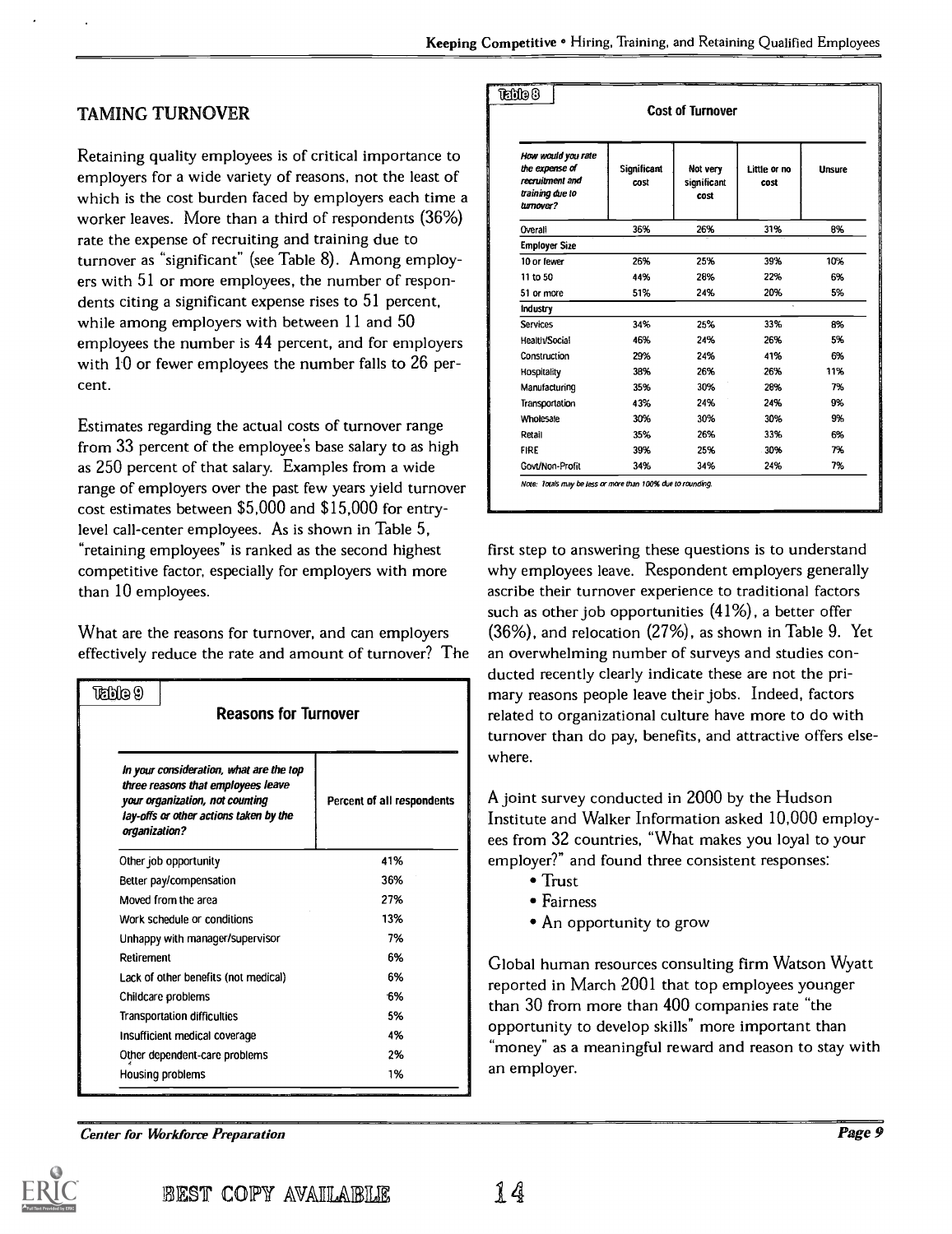#### A Snapshot of Employers with 51 or more Employees

Thirty-nine percent of employers with more than 50 employees, the most optimistic group of employers, anticipate adding staff during the middle months of 2001. Hindering these plans, among other factors, is the severity of problems encountered in recruiting and hiring qualified employees; 33 percent of these employers report "very" severe problems, and an additional 41 percent report "somewhat" severe problems.

By all measures, these firms were the most advanced in their workforce development practices; they are more likely to conduct exit interviews, measure turnover and use such measurements for continuous improvement, assist employees with barriers to employment and retention, and have dedicated staff for recruitment, training, retention, and career development.

These largest employers are also most likely to feel the burden of employee turnover. More than half (51%) of the employers with 51 or more employees say that they face a significant cost due to turnover, while an additional 24 percent say that the cost they face is present, but not very significant.

It is important to understand that these surveys, and the many others like them, do not imply that money is unimportant to employees. Indeed, "fairness" as defined in the Hudson-Walker survey includes the notion of fair pay. The point to be made is that whereas paying good money may once have been the primary factor in retaining good employees, it is now merely a "price to play"—in other words, good salaries only get an employer in the game of recruiting qualified employees, but they are not sufficient to retain employees who are otherwise dissatisfied with the circumstances of their employment.



To better understand and reduce turnover in a company, employers must confront the situation and ask hard questions with an open mind. One way of doing so is to conduct exit interviews when employees leave. This survey found that fewer than half (46%) of the respondent companies conduct exit interviews (see Table 10). Admittedly, exit interviews are not always possible and may frequently be uncomfortable for both parties, but the information gathered can prove invaluable.

Table 10, along with Figure 4, further shows that only one-quarter of respondents measure the turnover in their organizations. Employers with 10 or fewer employees are least likely to measure turnover, with only 13 percent of respondents doing so. The percentage, while higher, is not overwhelming among larger employers, with 30 percent of employers with 11 to 50 workers and 56 percent of employers with 51 or more workers measuring turnover. Given that larger employers are more concerned about the cost of turnover, it is not surprising that the likelihood of measuring turnover is directly related to the size of the organization. These findings parallel the fact that larger employers are also having a harder time recruiting qualified employees, and that they are also more likely to add employees over the coming six months.

|                      |     |                                            | <b>Addressing Turnover</b> |     |                                     |        |
|----------------------|-----|--------------------------------------------|----------------------------|-----|-------------------------------------|--------|
|                      |     | Does your firm conduct<br>exit interviews? |                            |     | Does your firm measure<br>turnover? |        |
|                      | Yes | No                                         | Unsure                     | Yes | No                                  | Unsure |
| Overall              | 46% | 50%                                        | 4%                         | 25% | 73%                                 | 2%     |
| <b>Employer Size</b> |     |                                            |                            |     |                                     |        |
| 10 or fewer          | 31% | 64%                                        | 5%                         | 13% | 84%                                 | 3%     |
| 11 to 50             | 57% | 41%                                        | 2%                         | 30% | 69%                                 | 1%     |
| 51 or more           | 73% | 24%                                        | 3%                         | 56% | 44%                                 | 1%     |

Measuring turnover is one thing. How it is done, and for what purpose the information is used, is another. As shown in Table 11, those 25 percent of employers who do measure turnover, 57 percent measure the cost of that turnover (or about 14 percent of all employers). Fifty-nine percent measure turnover at the company or organization level only, while 38 percent calculate turnover at the individual departments and subgroups level. And only 22 percent (approximately five percent of all employers) use turnover measures as *specific* targets

Page 10 Center for Workforce Preparation

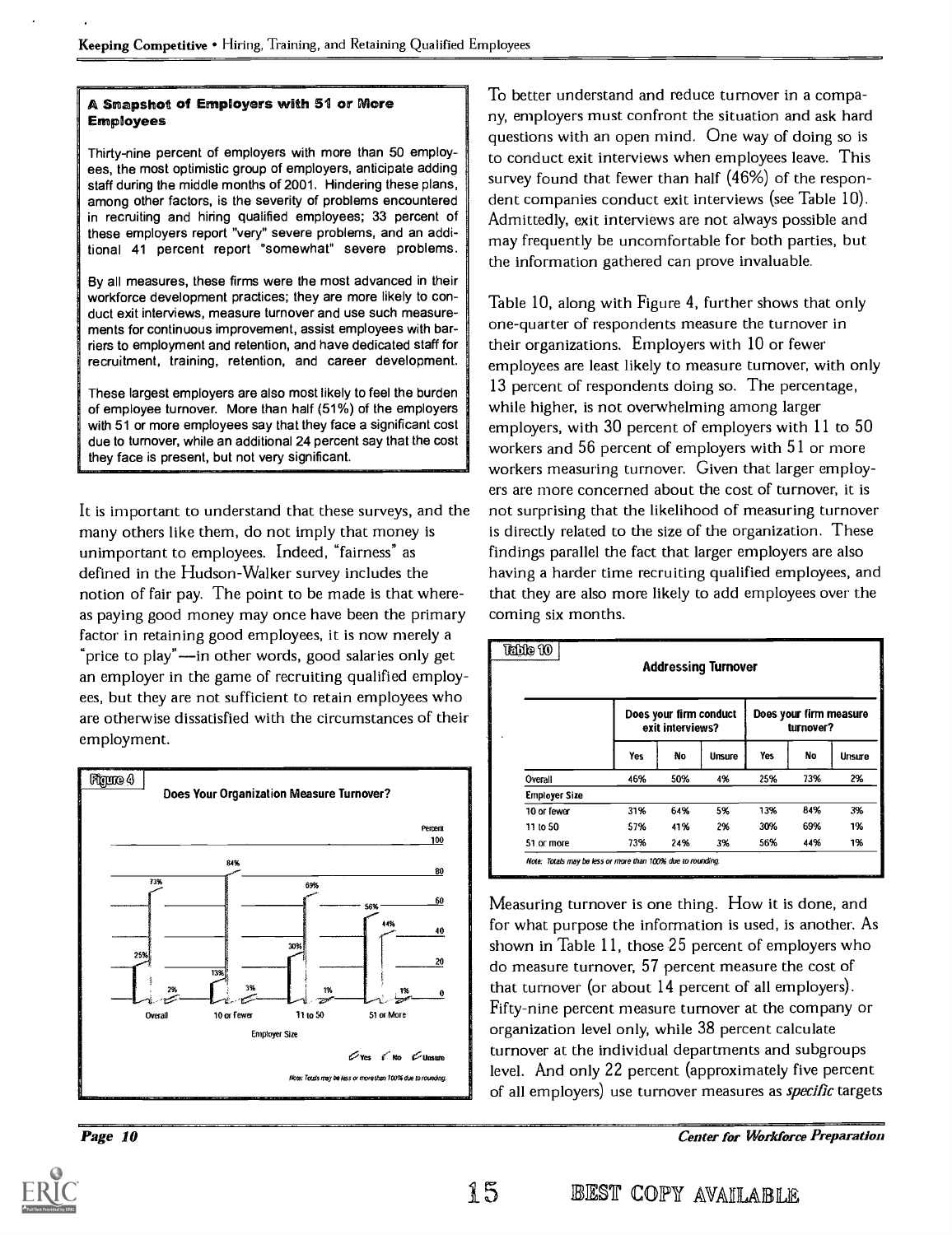or measures for managers and supervisors, while another 36 percent use those turnover measures *informally* in the review of managers and supervisors.

Once an employer has a sense of the rate of, and reasons for, turnover, taking effective steps to reduce turnover is critical. As Table 9 indicated, a sizeable percentage of employers reported that employees leave their organizations because of problems with issues such as child or dependent care, transportation, or medical or other benefits coverage. Figure 5 further shows that larger companies are more likely to assist employees with addressing such barriers to remaining on the job. However, fewer than 50 percent of the firms with 51 or more employees offer such assistance.

Attending to such matters takes time and sufficient numbers of staff-things that many companies simply do not have. Seventeen percent of employers have at least one full-time employee strictly dedicated to recruitment, 19 percent have at least one full-time employee dedicated to training, and 15 percent have at least one full-time employee dedicated to career development and employee retention (see Figure 6 and Table 12). Larger employers are more likely to have staff dedicated to any one of these workforce areas, as expected.

Nearly 80 percent of employers do not have dedicated staff for any one of the three human resources functions. Interestingly, however, there is not a significant difference in such staff patterns between those organizations that found recruitment and retention as a "very severe" challenge and those that found the challenge to be "not very severe."







Center for Workforce Preparation

16 BEST COPY AVAILABLE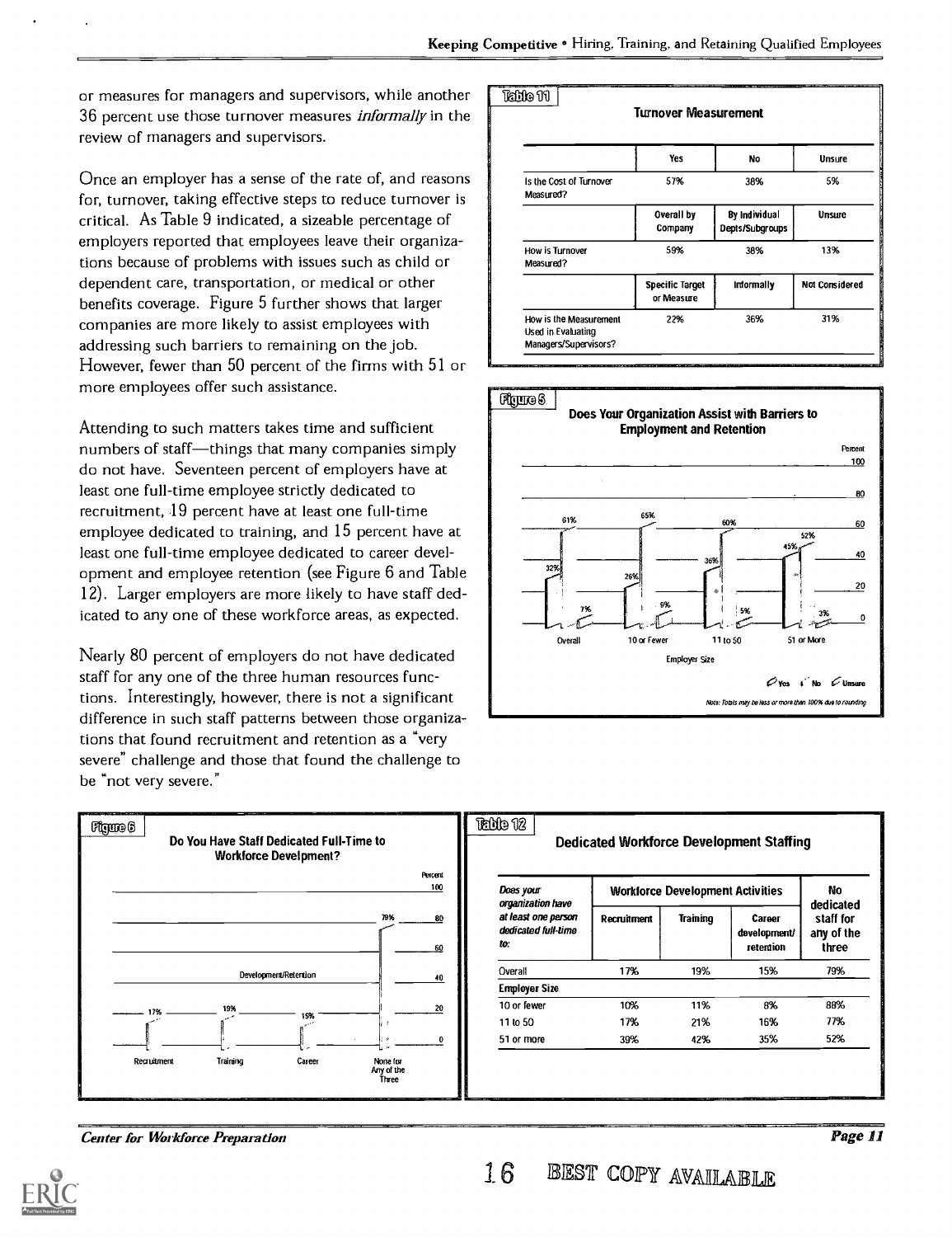#### EFFECTIVE RECRUITMENT

As Table 13 shows, respondent employers are using traditional workforce recruitment channels including employee referrals, newspaper ads, and walk-ins most frequently. The use of employee referrals is positive, as various studies have indicated that satisfied employees are highly likely to want other qualified and complementary co-workers at their place of work.

| Table 13<br><b>Recruitment Sources</b>                                                                                 |  |                            |
|------------------------------------------------------------------------------------------------------------------------|--|----------------------------|
| Which of the following have you<br>used to recruit employees over<br>the past six months?<br><b>Employee Referrals</b> |  | Percent of all respondents |
|                                                                                                                        |  | 49%                        |
| Newspaper ads                                                                                                          |  | 46%                        |
| Walk-ins                                                                                                               |  | 35%                        |
| <b>Temporary Service Agencies</b>                                                                                      |  | 20%                        |
| Internet                                                                                                               |  | 18%                        |
| <b>Community Colleges</b>                                                                                              |  | 17%                        |
| Colleges                                                                                                               |  | 15%                        |
| Competitors                                                                                                            |  | 15%                        |
| Government Services, other than One-Stops                                                                              |  | 12%                        |
| Job Fairs                                                                                                              |  | 11%                        |
| <b>Trade Associations</b>                                                                                              |  | 10%                        |
| <b>Community Organizations</b>                                                                                         |  | 10%                        |
| One-Stop Career Centers                                                                                                |  | 5%                         |
| None of Above                                                                                                          |  | 29%                        |



Page 12

Employers were also asked whether they are actively recruiting individuals who are welfare participants. Results, as shown in Figure 7, reveal that relatively few of the employers in these six communities have hired anyone who has transitioned off welfare in the past three years. The employers most likely to have hired someone from welfare are those with 51 or more employees, with approximately 40 percent having done so. Employers with 10 or fewer employees are the least likely, having hired someone from welfare in only 1 out of 10 such companies. Overall, only about 20 percent of all companies has hired a welfare participant in the last three years.

These results do not mean, however, that companies are not willing to hire welfare participants. When asked the degree of their willingness to hire someone from this population for an opening in the next year, fully 50 percent of all respondents said they would be "very" willing, and an additional 29 percent said they would be somewhat" willing (see Figure 8). In response to this question, even the smallest of employers indicated high degrees of willingness, with 43 percent "very" willing and 30 percent "somewhat" willing to hire. Companies with 51 or more employees were most willing, having 60 percent "very" and 25 percent "somewhat" willing to hire someone who has transitioned off welfare. The caveat should be included that separate studies indicate very clearly that virtually every employer shares the opinion that all applicants, including welfare recipi-



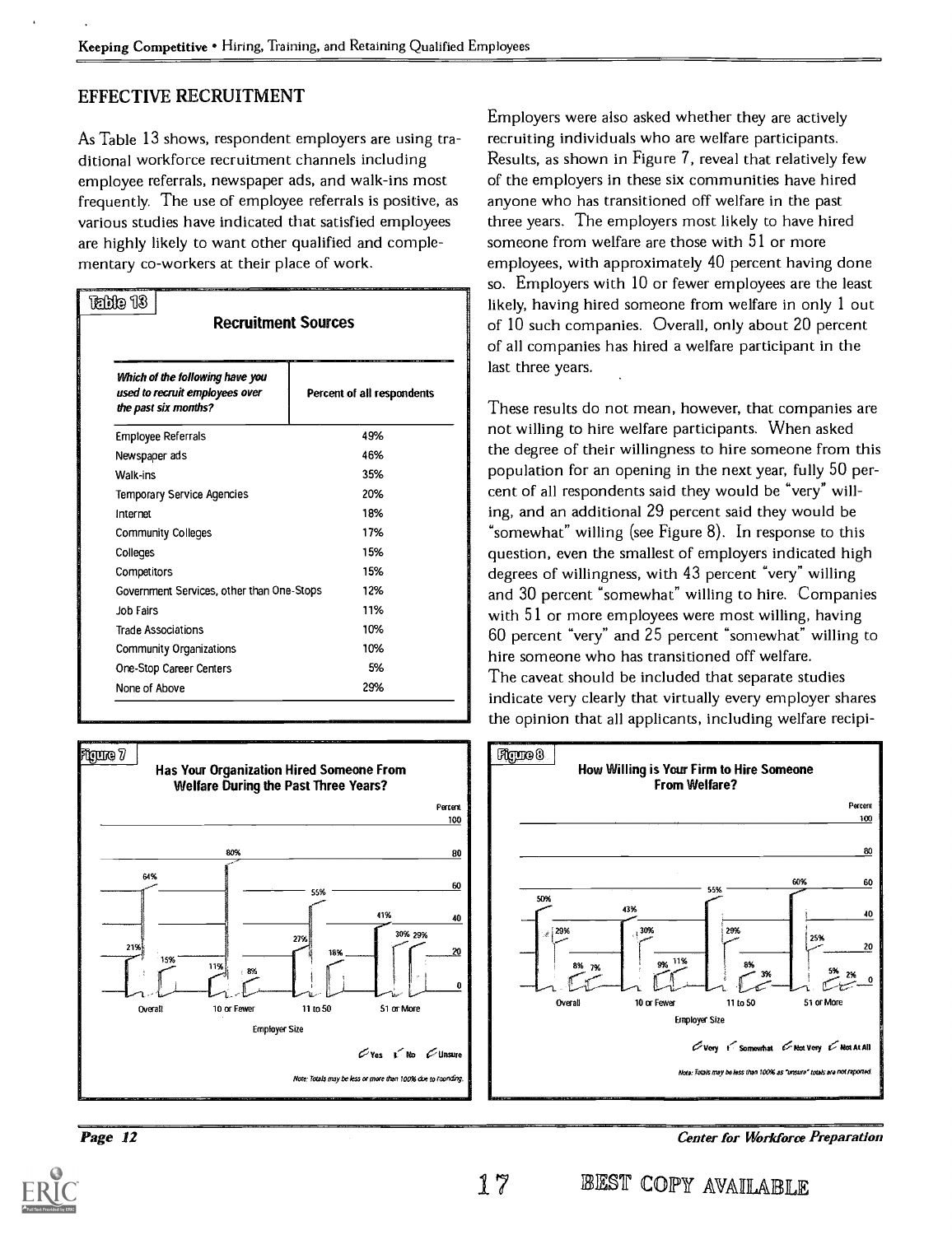ents, need to have a minimum level of essential employability" attributes such as timeliness, reliability, and decision-making and interpersonal skills to be considered qualified applicants.

Why have so few employers hired welfare recipients if indeed there is such a high willingness to do so? While no one answer fully satisfies this question, one explanation is that an extremely small percentage of employers has ever used the new system of One-Stop centers established under the 1998 Workforce Investment  $Act$ —the primary resource for placing and supporting both welfare recipients and employers in the public workforce system.

As Figure 9 clearly shows, approximately 95 percent of all employers in these six communities have never used One-Stop centers for recruiting, training, or retention services or assistance. In some cases, it should be mentioned, One-Stop centers have been in existence for a relatively short period of time, thus limiting the amount of outreach and service offered to date. Perhaps as interesting as the overall usage rates is the distribution of satisfaction levels of those employers who have used One-Stop centers in these communities. Among the relatively few employers who have used the One-Stops, there is a relatively even distribution among those who thought the services were "excellent," "good," "fair," and "poor."

#### BOTTOM LINE IMPACT

Given the data presented so far, it should be no surprise to readers that nearly 30 percent of employers report that their local labor market negatively impacts their bottom



line, while 37 percent report no net effect (see Table 14 and Figure 10). Industries most effected include the construction industry, in which 44 percent of respondents report negative impacts, health and social care (38%), and the entertainment sector (38%). Among organizations having 51 or more employees, 36 percent rated the impact of the local labor market as having a negative impact on their organization's bottom line.

Interestingly, 29 percent of respondents actually report that the local labor market has a positive impact on their bottom line. Of these, 47 percent have 10 or fewer employees, and an additional 35 percent have between 11 and 50 employees. Thirty percent are in the services industry, while 16 percent are in retail trade. There are no significant differences between employers reporting a positive impact on their bottom



Center for Workforce Preparation

Page 13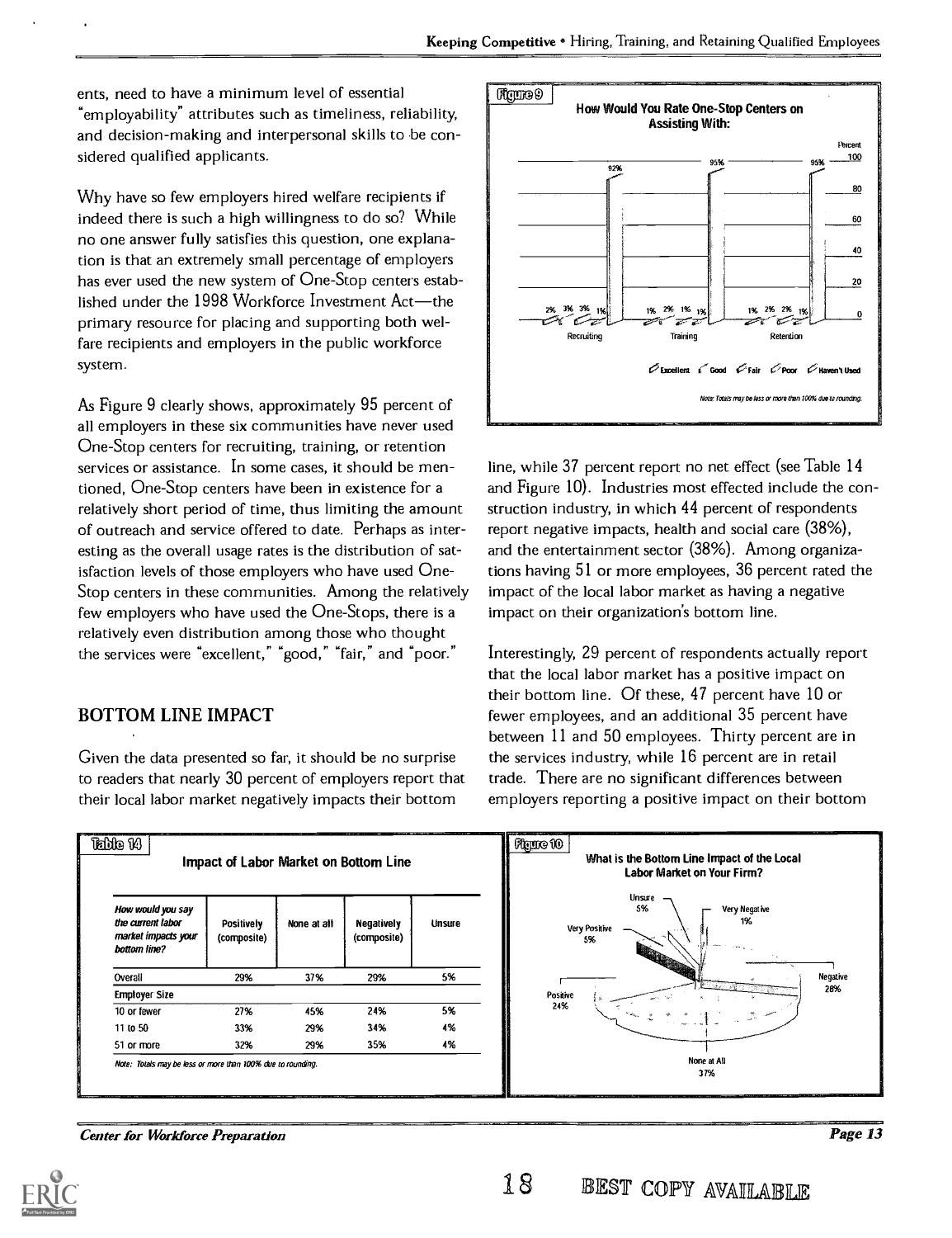line and the sample of employers as a whole, leaving open the question of why the local labor market is helping some employers and hurting others.

What is clear is that employers across the board report a need to become better informed about their local labor market and workforce. Only 27 percent of employers report themselves as very knowledgeable about the labor market and workforce in their community, while 18 percent report themselves as not very knowledgeable (see Figure 11). Small employers with fewer than10 employees are much less likely to consider themselves "very knowledgeable" (22%) than are those employing 51 or more (40%.) Employers generally rank themselves as "somewhat knowledgeable"







about their labor market and workforce.

Yet 46 percent of employers think it will be "very important" that someone in their organization has some mastery in this issue area while another 38% rank it somewhat important." Only 16 percent of employers think there is little or no importance to this issue (see Figure 12).

#### WORKFORCE ACADEMIES

The Center for Workforce Preparation (CWP), in partnership with Work Force 2020 of the Orlando Regional Chamber of Commerce and the U.S. Department of Labor, is engaged in a two-year demonstration project

> with a number of local chambers and their communities from around the country. Six chambers were selected in 2001, and four more will join the project for 2002. As a result of this project, CWP, in collaboration with these selected chambers and their teams of local and state workforce partners, will develop Workforce Academy models proven effective through experience and application. These models will be available for implementation throughout the chamber federation at the completion of the project.

Academies employ a three-pronged approach to addressing workforce development issues:

- Research,
- Education, and
- Action.

First, local chambers and their community partners conduct the necessary research to understand their local workforce market. This includes a survey of at least 300 employers in their region to determine current challenges faced in hiring, training, retaining, and advancing qualified workers. Second, chambers conduct a series of Workforce Academies to inform and catalyze business, workforce, and other leaders in their community on workforce issues. And third, chambers host a series of Academy Roundtables in which business leaders formulate specific recommendations and actions to resolve workforce issues.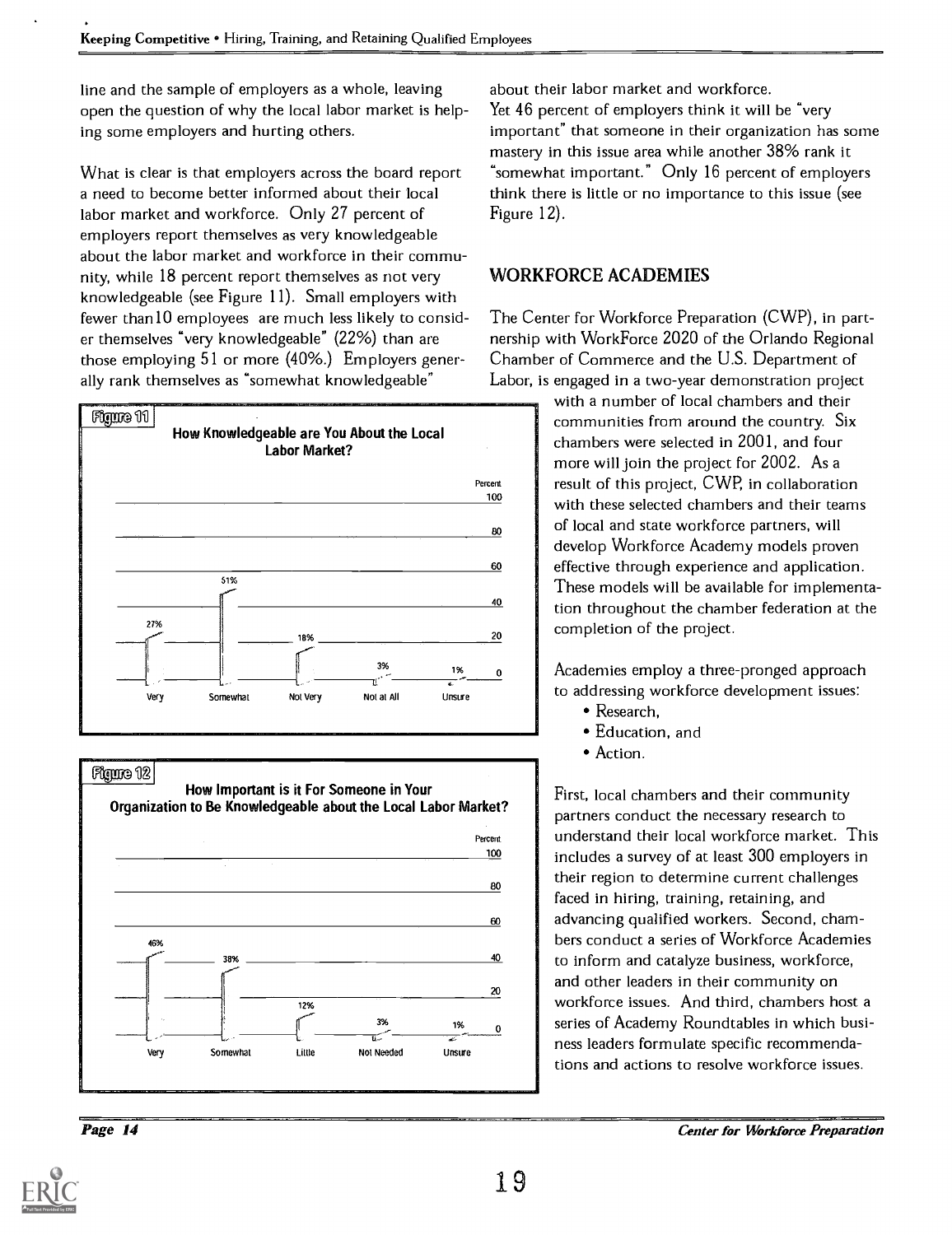Local chambers also work with their state chambers and a network of state-level agencies such as the state workforce investment board, state departments of labor, education, transportation, economic development and human services, and state-level trade associations and community-based organizations to educate and inform state-level policies and practices around workforce development. This local-state approach seeks to inform and empower local businesses, improve cooperation between business and local workforce service providers, and enhance coordination among the local and state chambers and key state-level policy and service bodies.

Workforce Academies are one-day forums for local business leaders, workforce board members, workforce service providers, and other key stakeholders to develop common language, definitions and understandings about the workforce challenges facing their community. Academies address a core of five topics:

- Work and workers in the 21st century
- The impact of turnover and its cost to the bottom line
- Local best practices in hiring, training, retaining, and advancing workers
- Why good employees leave
- Community resources that assist employers

Through these Workforce Academies, the business community is better equipped to engage in the creation of solutions to their community's workforce development concerns and issues. Evaluations of Workforce Academies and Roundtables in a number of communities have revealed the following outcomes:

- The employer community develops an expanded knowledge and awareness of workforce issues, challenges, and opportunities.
- Academies and Roundtables are a catalyst for action among employers and workforce development services and providers.
- The information shared in the Academies and Roundtables fosters an environment for a change in corporate culture related to workforce development.
- Employer participants learned about new avenues for recruitment and new sources for worker training.
- Employers have begun to take new actions to promote job retention.

Workforce Academies have proven to be an important piece of the puzzle as chambers seek to improve local workforce development systems, policies and practices for their members. Engaging, informing, and promoting strong business leadership in workforce development issues is a critical first step to creating a system that will be responsive and beneficial to employees and employers alike.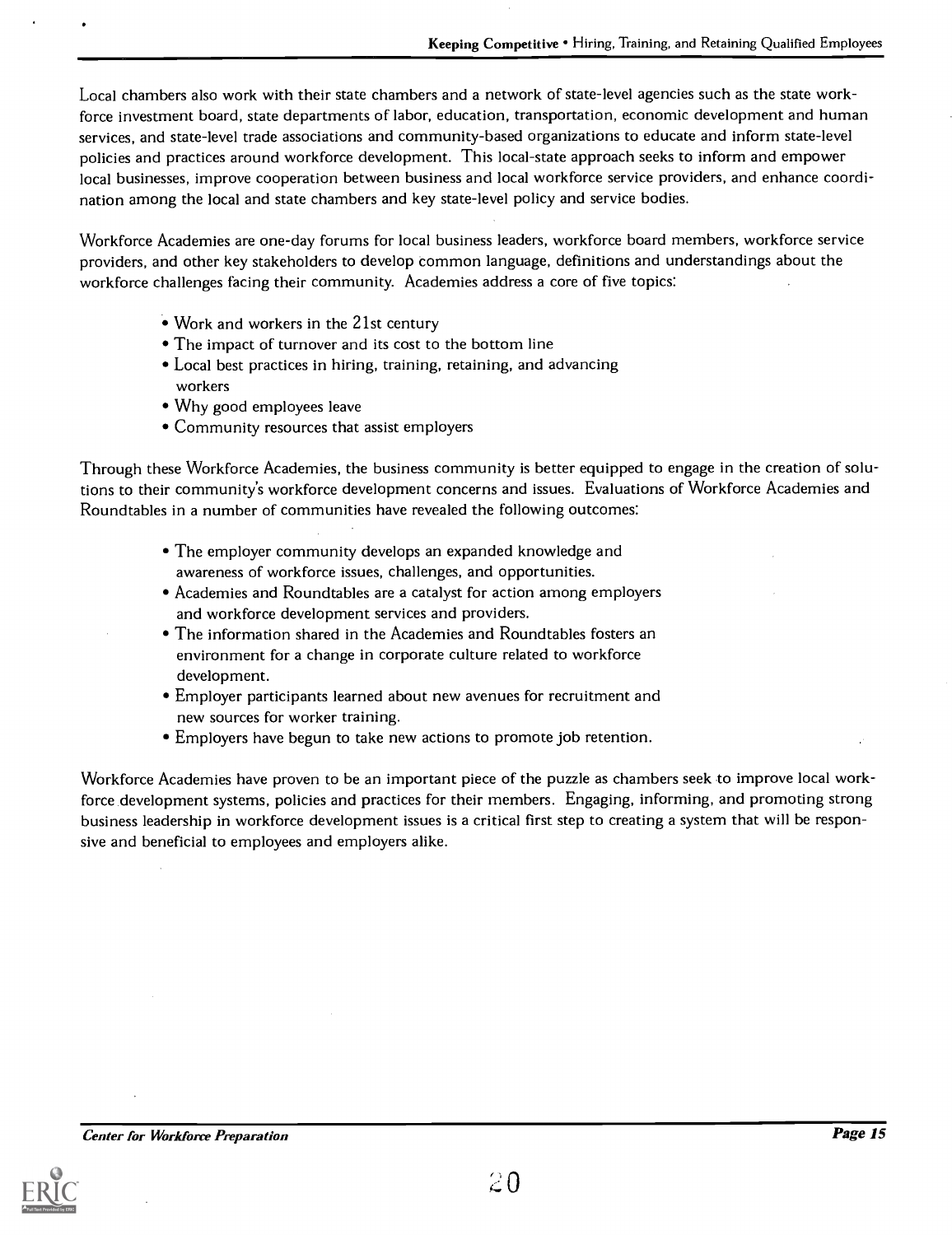#### SUMMARY

Employers face innumerable challenges every day, from supply-chain management to access to capital markets, from keeping pace with changing technology to customer satisfaction and market expansion. In report after report, however, the challenges of hiring, training, and retaining a qualified workforce are consistently at or near the top of the list of issues facing all types and sizes of organizations today.

As is so often true with other challenges, old solutions and traditional approaches don't always work. Gone are the days of high unemployment and stacks of resumes for every job opening. Today, employers offer flexible work arrangements, employees change jobs as if they are channel surfing, and the current shortage of skilled workers will only deepen as the baby-boom generation begins to retire.

Improvements in public workforce development systems, policies, and practices are surely required; One-Stop centers need improved outreach and service quality, and employers need to know how to access these services. Just as important is the need for a review by employers of internal employment practices that addresses such issues as benefits, work design and structure, manager and supervisor training and support, childcare, transportation, and other factors related to hiring, retention, and advancement.

The Center for Workforce Preparation, through such projects as Workforce Academies, is working to assist local and state chambers of commerce and their members to improve workforce development systems, policies, and practices. Future versions of the "Keeping Competitive" report will provide updates on the challenges and successes employers encounter in their efforts to hire, train, retain, and advance qualified employees.